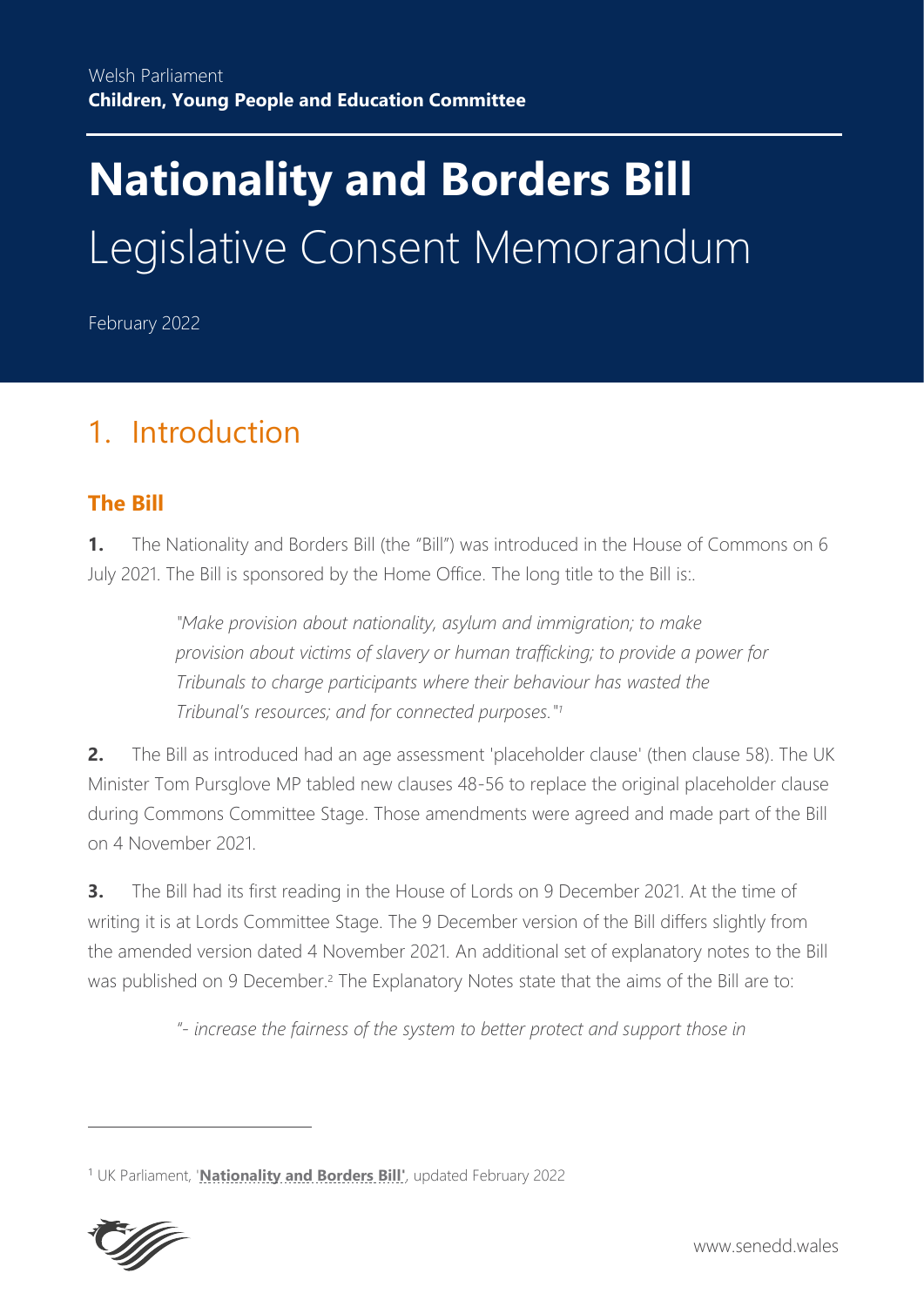*need of asylum;*

*- deter illegal entry into the United Kingdom, thereby breaking the business*

*model of people smuggling networks and protecting the lives of those they*

*endanger; and*

*- remove more easily those with no right to be in the UK." 3*

# **The Legislative Consent Memorandum (LCM)**

**4.** Under Standing Order 29, the Welsh Government must lay a LCM in relation to any Bill under consideration in the UK Parliament that makes provision in relation to Wales:

> *"(i) for any purpose within the legislative competence of the Senedd (apart from incidental, consequential, transitional, transitory, supplementary or savings provisions relating to matters that are not within the legislative competence of the Senedd); or*

*(ii) which modifies the legislative competence of the Senedd."<sup>4</sup>*

**5.** The Welsh Government laid a Legislative Consent Memorandum (LCM) on the Bill before the Senedd on 6 December 2021.<sup>5</sup>

# **Timetable for Senedd scrutiny**

**6.** On 7 December, the Business Committee of the Senedd invited the Health and Social Care Committee and the Legislation, Justice and Constitution Committee to consider and report on the Welsh Government's Legislative Consent Memorandum. On 14 December, it agreed to also invite the Children, Young People and Education Committee to do so.<sup>6</sup>

**7.** Business Committee originally agreed that the committees should report to the Senedd by 10 February 2022. We wrote to the Business Committee on 6 January to request an extension to

<sup>3</sup> UK Government, '**[Nationality and Borders Bill:](https://bills.parliament.uk/publications/44460/documents/1174) Explanatory Notes**', December 2021, page 4

<sup>4</sup> Welsh Parliament, '**[Standing Orders of the Welsh Parliament](https://senedd.wales/NAfW%20Documents/Assembly%20Business%20section%20documents/Standing_Orders/Clean_SOs.eng.pdf)**', December 2021, page 181

<sup>5</sup> Welsh Government, '**[Legislative Consent Memorandum: Nationality and Borders Bill](https://senedd.wales/media/pbvlwjy5/lcm-ld14719-e.pdf)**', December 2021. The LCM was laid before the publication of the 9 December version of the Bill, and therefore reflects the version of the Bill dated 4 November.

<sup>6</sup> Welsh Parliament, '**[Business Committee: Revised timetable for consideration: Legislative Consent](https://senedd.wales/media/mqhduw0g/cr-ld14895-e.pdf)  [Memorandum on the Nationality and Borders Bill](https://senedd.wales/media/mqhduw0g/cr-ld14895-e.pdf)**', January 2022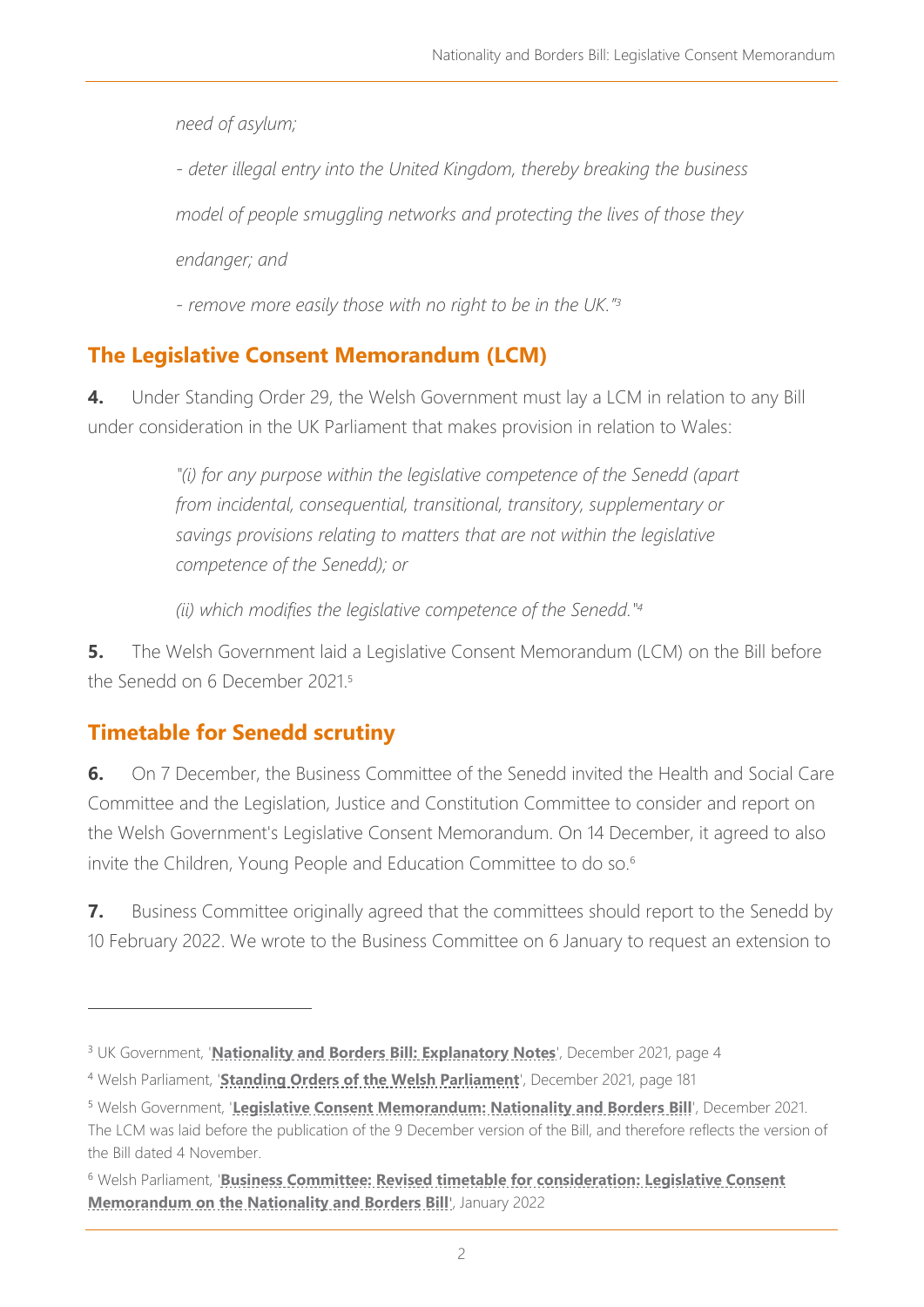the report deadline to 17 February so that we could seek further evidence to inform our conclusions and recommendations.<sup>7</sup> On 11 January the Business Committee agreed to that request. However, it revisited its decision on 25 January, and subsequently brought forward the deadline for all committees to consider and report on the Legislative Consent Memorandum to the morning of 15 February.<sup>8</sup>

# **Our approach**

**8.** We considered our approach to scrutiny of the LCM during our meeting of 13 January. We agreed that we would gather written evidence jointly with the Health and Social Care Committee. On 18 January, to request their views on a range of matters relevant to the LCM, we wrote to:

- **•** the Minister for Social Justice, Jane Hutt MS<sup>9</sup>; and
- **■** organisations in the field of children's health and social care, children's rights and those working with refugees and asylum seeker children. <sup>10</sup> Thirteen responses were received as set out at annex A of this report.

**9.** We considered the views of the Minister for Social Justice and of stakeholders during our meeting on 10 February 2022.

**10.** We have restricted our comments on the LCM and the provisions in the Bill to whether we believe that the Bill requires the legislative consent of the Senedd and the implications for children and young people in Wales. The LCM has also been referred to the Health and Social Care Committee. We are expecting that matters relating to the implications for the health and social care sectors will be addressed separately in the report of that Committee.

<sup>7</sup> Welsh Parliament, ['Joint letter from the Chair of the Children, Young People and Education Committee and the](https://business.senedd.wales/documents/s121545/Joint%20letter%20from%20the%20Chair%20of%20the%20Children%20Young%20People%20and%20Education%20Committee%20and%20the%20Chair%20of%20t.pdf)  [Chair of the Health and Social Care Committee to the Llywydd and Chair of Business Committee'](https://business.senedd.wales/documents/s121545/Joint%20letter%20from%20the%20Chair%20of%20the%20Children%20Young%20People%20and%20Education%20Committee%20and%20the%20Chair%20of%20t.pdf), 6 January 2022

<sup>8</sup> Welsh Parliament, '**[Business Committee: Revised timetable for consideration: Legislative Consent](https://senedd.wales/media/mqhduw0g/cr-ld14895-e.pdf)  [Memorandum on the Nationality and Borders Bill'](https://senedd.wales/media/mqhduw0g/cr-ld14895-e.pdf)**, January 2022

<sup>&</sup>lt;sup>9</sup> Welsh Parliament, 'Joint letter from the Chair of the Children, Young People and Education Committee and the [Chair of the Health and Social Care Committee to the Minister for Social Justice'](https://business.senedd.wales/documents/s121596/Joint%20letter%20from%20the%20Chair%20of%20the%20Children%20Young%20People%20and%20Education%20Committee%20and%20the%20Chair%20of%20t.pdf), 18 January 2022

<sup>&</sup>lt;sup>10</sup> Welsh Parliament, 'Joint letter from the Chair of the Children, Young People and Education Committee and the [Chair of the Health and Social Care Committee to stakeholders'](https://business.senedd.wales/documents/s121597/Joint%20letter%20from%20the%20Chair%20of%20the%20Children%20Young%20People%20and%20Education%20Committee%20and%20the%20Chair%20of%20t.pdf), 18 January 2022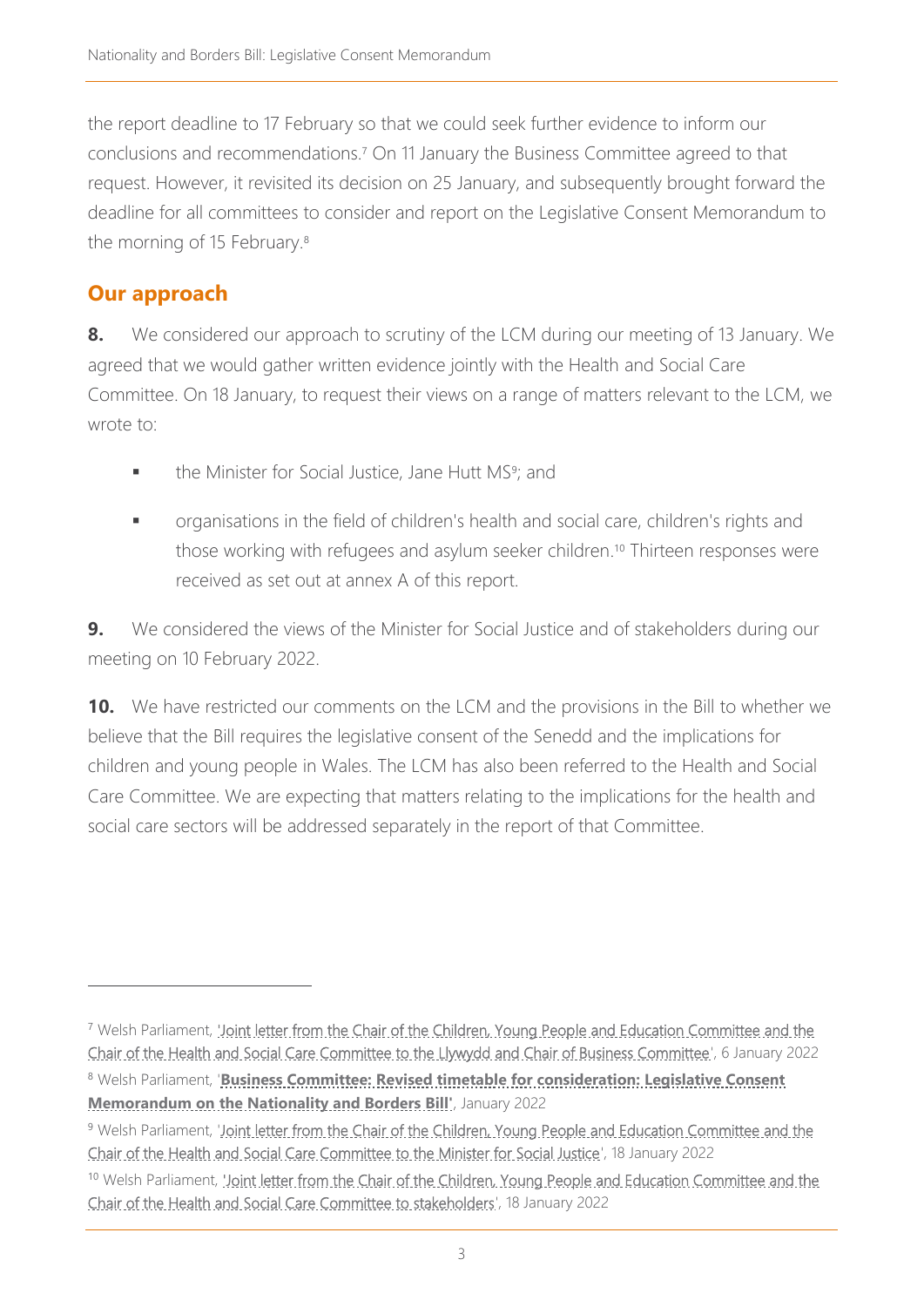11. Officials supporting the Children, Young People and Education Committee and the Health and Social Care Committee have worked jointly to coordinate evidence gathering and support for Members.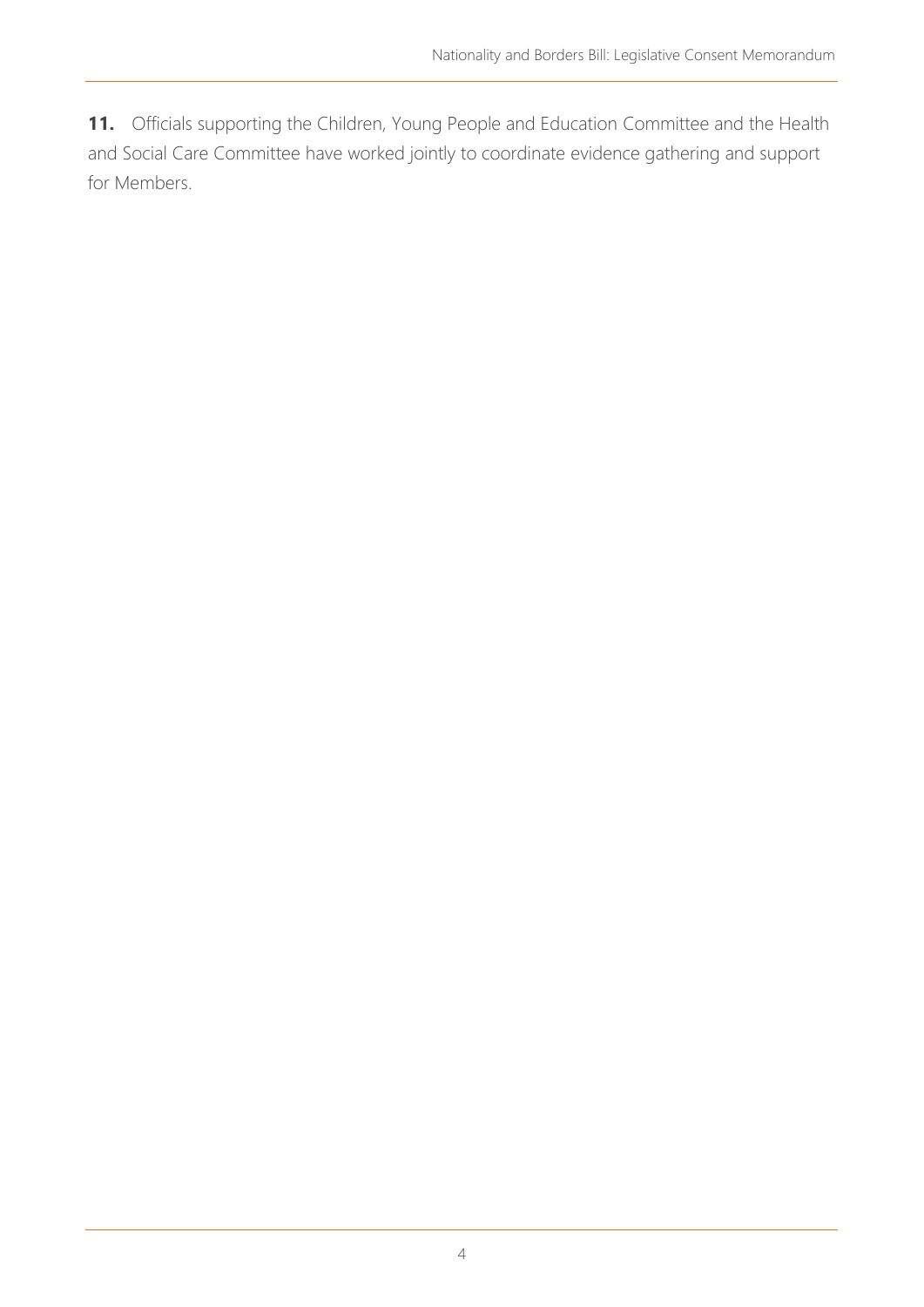# 2. Provisions in the Bill for which consent is sought

**13.** The vast majority of this Bill, which mainly deals with immigration and related matters, is outside the scope of the Senedd's powers. We consider below the clauses that the Welsh Government believes are within the legislative competence of the Senedd, and therefore require the Senedd's legislative consent.

**14.** All references to specific clauses in this section relate to the 9 December version of the Bill unless stated otherwise. The Welsh Government's LCM relates to the 4 November version of the Bill. We will indicate at the relevant points in the text where there is a discrepancy between the clause that this report refers to, and the clause that the LCM refers to.

# <span id="page-4-1"></span>**Part 4 - Age assessments**

**15.** Part 4 of the Bill (Clauses 48-56) relate to age assessments. Age assessments are primarily carried out to determine whether someone can access children's social services and other services for children. Part 4 of the Bill applies in relation to the arrival of unaccompanied asylum seeking individuals in the UK who do not have documentation to prove their age.

**16.** At present, where there is doubt over a child's age, an assessment is undertaken by the Social Services departments of the local authority in which the child has 'presented'. The decision about age is taken at a devolved level in a process underpinned by legislation and statutory guidance.<sup>11</sup>

#### <span id="page-4-0"></span>**Summary of clauses**

*Summary of the clauses in Part 4 of the Bill that the Welsh Government believes are within the legislative competence of the Senedd.*

| <b>Clause</b>                                                 | <b>Provision</b>                                                                                                                    |
|---------------------------------------------------------------|-------------------------------------------------------------------------------------------------------------------------------------|
| <b>Clause 48 - Interpretation</b><br>of Part etc.             | Provides for the interpretation of Part 4. It defines terms<br>such as "age-disputed person", to which clauses 48-56 will<br>apply. |
| <b>Clause 49 - Persons subject</b><br>to immigration control: | Confers a power on the Secretary of State to conduct full<br>age assessments on age-disputed persons (as defined in                 |

<sup>&</sup>lt;sup>11</sup> See the Welsh Government's age assessment toolkit for unaccompanied asylum seeking children, which reflects Welsh legislation such as the Social Services and Well-being (Wales) Act 2014: Welsh Government, 'Unaccompanied [asylum seeking children: age assessment toolkit',](https://gov.wales/unaccompanied-asylum-seeking-children-age-assessment-toolkit) June 2021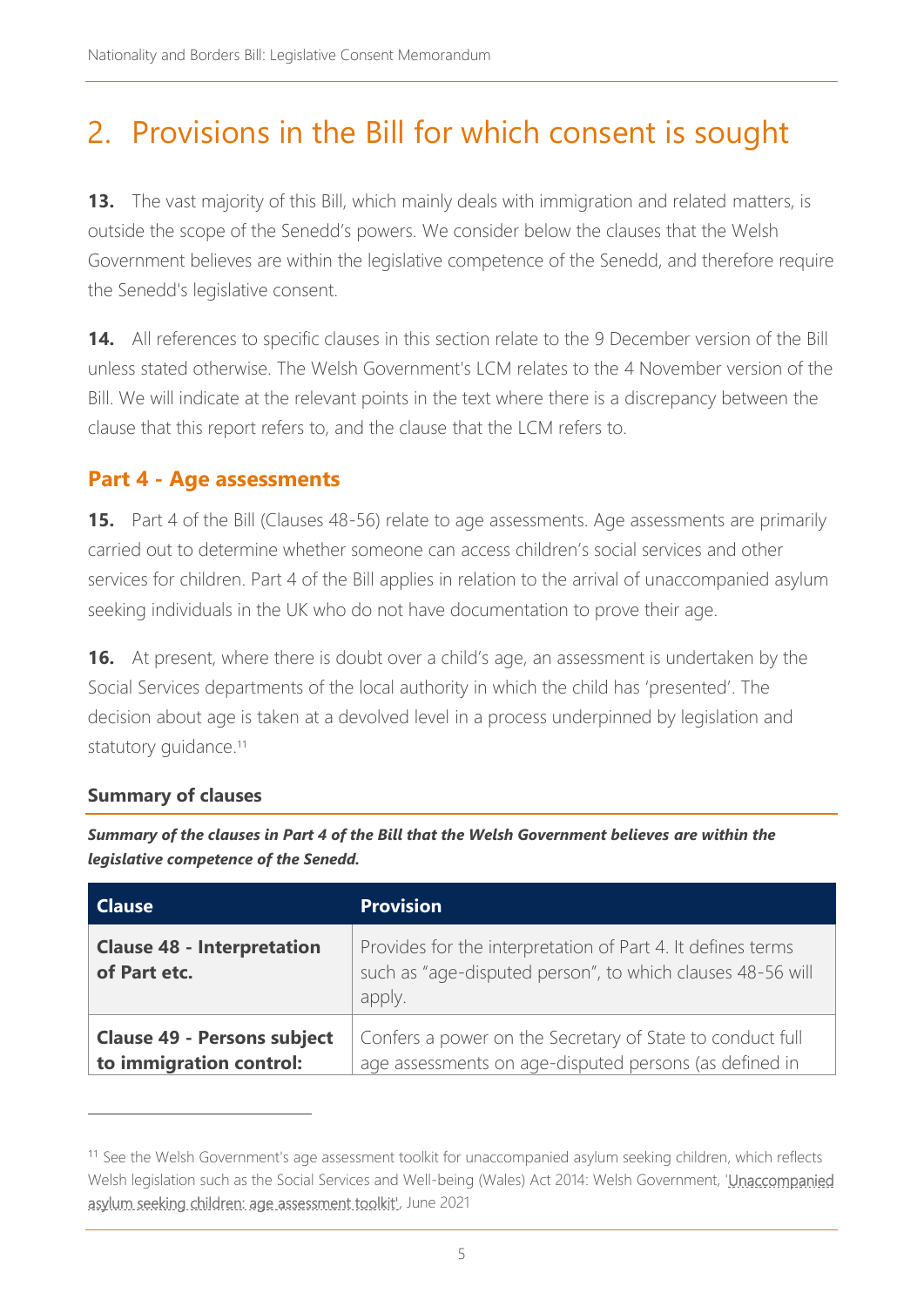| referral or assessment by<br>local authority etc.<br><b>[including the National Age</b><br><b>Assessment Board (NAAB)]</b> | clause 48), upon referral from a local authority in England,<br>Wales and Scotland or a Health and Social Care Trust in<br>Northern Ireland.<br>The Bill sets out that age assessments carried out on behalf<br>of the Secretary of State will be carried out by a "designated                                                                                                         |
|----------------------------------------------------------------------------------------------------------------------------|----------------------------------------------------------------------------------------------------------------------------------------------------------------------------------------------------------------------------------------------------------------------------------------------------------------------------------------------------------------------------------------|
|                                                                                                                            | person", defined as "an official of the Secretary of State who<br>is designated by the Secretary of State to conduct age<br>assessments". <sup>12</sup> The Explanatory Notes to the Bill explain<br>that this 'designated person' will be the National Age<br>Assessment Board, which "will largely consist of a team of<br>qualified social workers dedicated to age assessments."13 |
| <b>Clause 51 - Use of scientific</b><br>methods in age<br>assessments                                                      | Provides the Secretary of State with the power to make<br>regulations specifying the use of scientific methods of age<br>assessment, and for a decision-maker to be able to take a<br>negative credibility inference from a refusal to comply with<br>a request to undergo a scientific age assessment, without<br>good reason.                                                        |
| <b>Clause 52 - Regulations</b><br>about age assessments                                                                    | Provides the Secretary of State with the power to make<br>regulations about the way in which age assessments are<br>conducted under clauses 49 and 50.                                                                                                                                                                                                                                 |
| <b>Clause 53 - Appeals relating</b><br>to age assessments                                                                  | Provides for a right of appeal to the First Tier Tribunal for<br>an age disputed person who was determined, following an<br>age assessment under Part 4, to be an age different to the<br>age that they claimed to be.                                                                                                                                                                 |
| <b>Clause 54 - Appeals relating</b><br>to age assessments:<br>supplementary                                                | Details procedural matters in relation to the provision of a<br>right of appeal against age assessment decisions of people<br>subject to immigration control.                                                                                                                                                                                                                          |
| <b>Clause 55 - New</b><br>information following age<br>assessment or appeal                                                | Details the process for assessing new evidence that may<br>come to light only after an age assessment has been made,<br>including cases where the individual has been through the<br>appeal process.                                                                                                                                                                                   |

#### <span id="page-5-0"></span>**The UK Government position**

<sup>12</sup> UK Parliament, '**[Nationality and Borders Bill](https://bills.parliament.uk/bills/3023)**', updated February 2022, pages 54 - 55

<sup>13</sup> UK Government, '**[Nationality and Borders Bill: Explanatory Notes](https://bills.parliament.uk/publications/44460/documents/1174)**', December 2021, page 59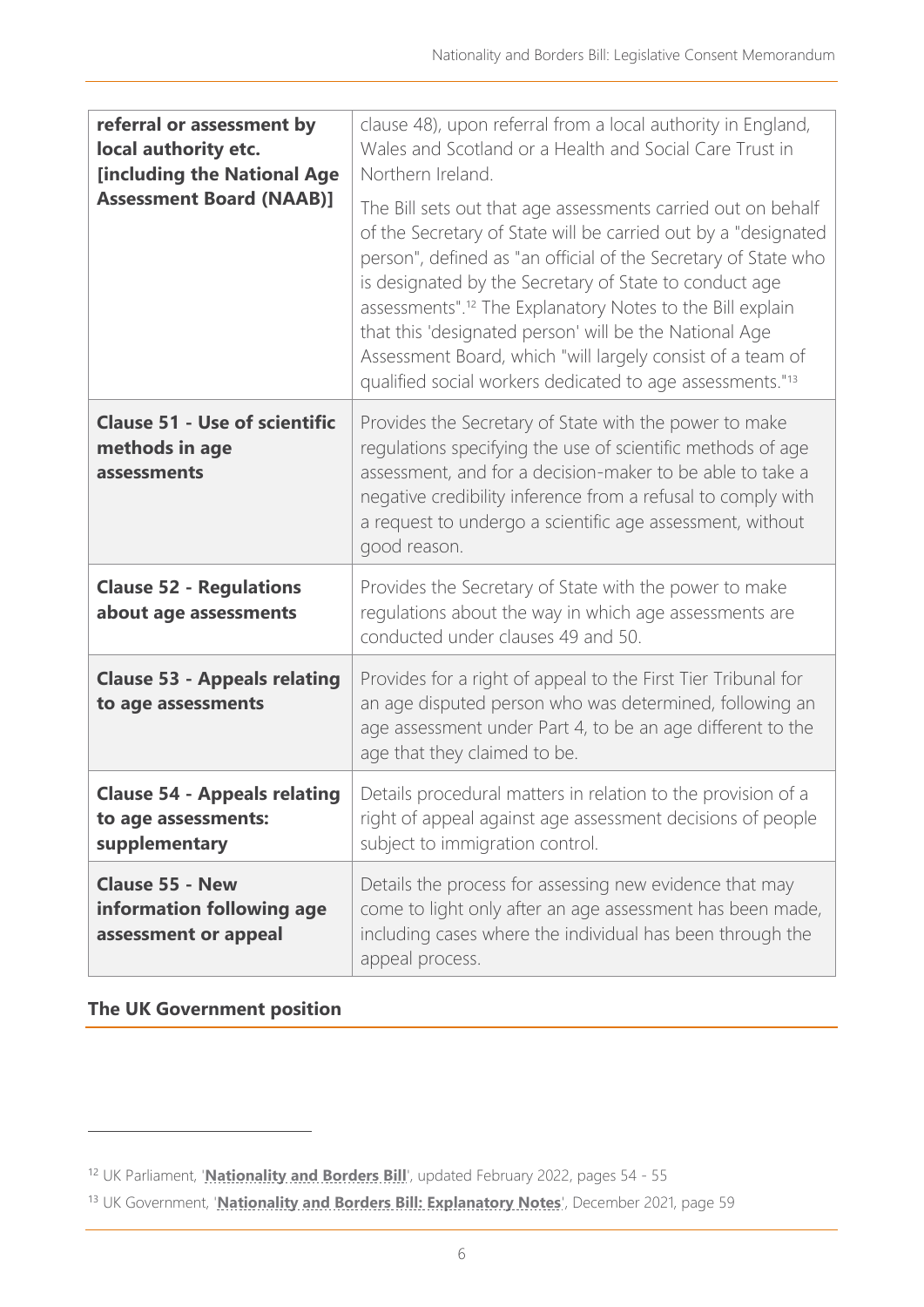### **On whether the Senedd's legislative consent is required**

**17.** The UK Government does not consider that any clauses in the Bill require the Senedd's legislative consent:

> *"Almost all of the provisions in the Bill deal with matters that are reserved to the UK Parliament […]*

*None of the provisions in the Bill involve the UK Parliament legislating for a matter that is within the legislative competence of a devolved legislature, and so the consent of devolved legislatures is not required under the Sewel Convention." 14*

**18.** Annex B of the Explanatory Notes sets out an assessment of whether the Bill requires the consent of UK legislatures on a clause-by-clause basis.<sup>15</sup>

#### **On policy matters**

**19.** In an announcement, Home Secretary Priti Patel MP stated that "The Nationality and Borders Bill will end many of the blatant abuses that have led to our immigration and asylum system being abused by those with no right to be in our country." She went on to argue that "single grown adult men, masquerading as children […] go on to access children's services and schools through deception and deceit; putting children and young adults in school and care at risk." 16

**20.** The UK Government's Explanatory Notes set out the following background information:

*"In recent years, the UK has typically received an average of 3,000 asylum claims from unaccompanied children. These claims make up approximately 9-10% of the overall number of asylum seekers that arrive in the UK each year. The vast majority of UASC [Unaccompanied Asylum Seeking Children] claim to be aged 16-17. In the year ending June 2021, 74% of UASC fell into this age range." 17*

<sup>&</sup>lt;sup>14</sup> UK Government, '**Nationality and Borders Bill: Explanatory Notes'**, December 2021, pages 18 - 19

<sup>15</sup> UK Government, '**[Nationality and Borders Bill: Explanatory Notes](https://bills.parliament.uk/publications/44460/documents/1174)**', December 2021, page 99

<sup>16</sup> UK Government, '**[Home Office to introduce scientific methods for assessing the age of asylum](https://www.gov.uk/government/news/home-office-to-introduce-scientific-methods-for-assessing-the-age-of-asylum-seekers)  [seekers](https://www.gov.uk/government/news/home-office-to-introduce-scientific-methods-for-assessing-the-age-of-asylum-seekers)**', January 2022

<sup>17</sup> UK Government, '**[Nationality and Borders Bill: Explanatory Notes](https://bills.parliament.uk/publications/44460/documents/1174)**', December 2021, page 58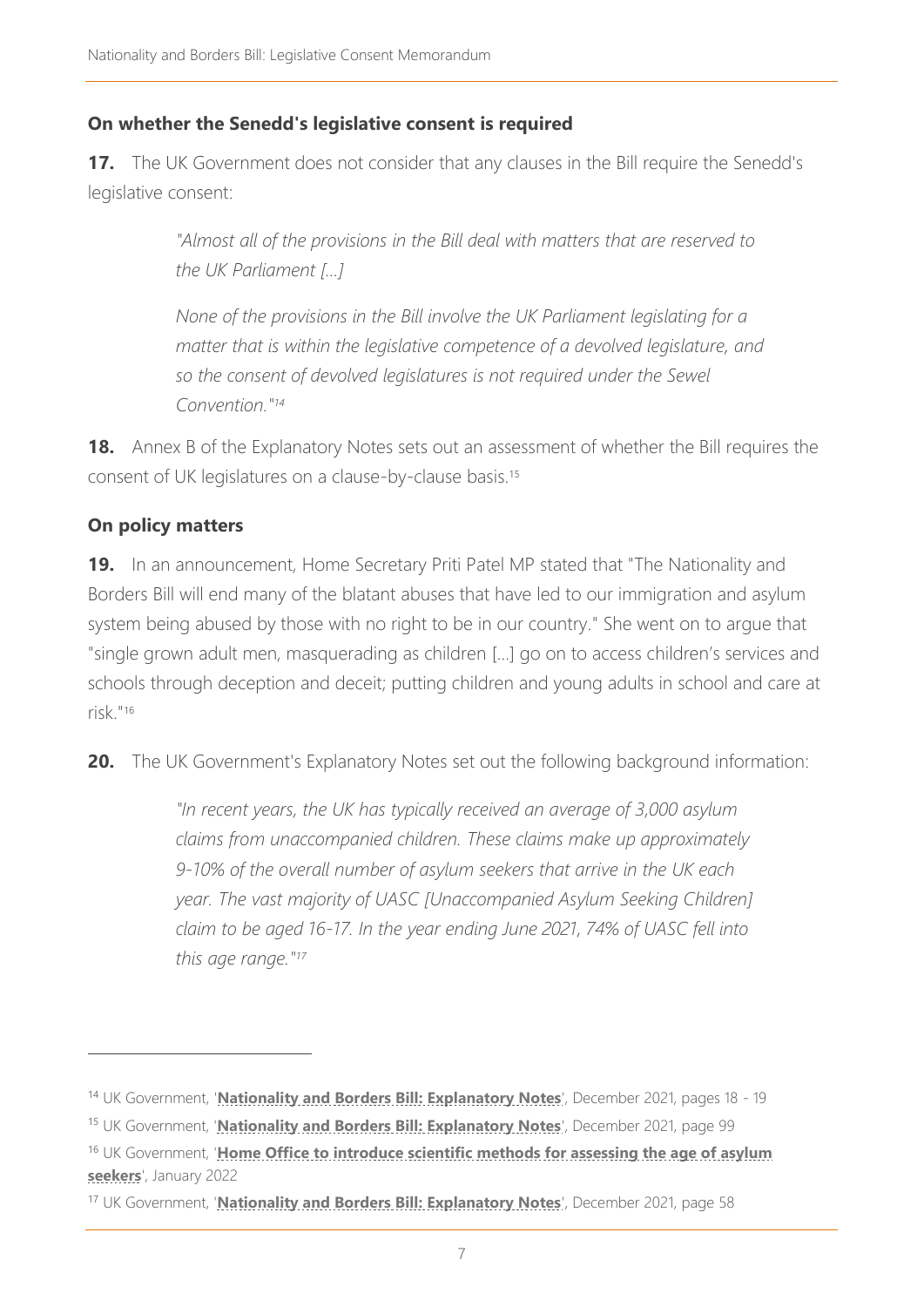# **21.** The notes state that the Bill:

*"[…] seeks to strengthen the framework for determining the age of people seeking asylum. This includes establishing a decision-making function in the Home Office to allow the Secretary of State to conduct age assessments. The measures also create a right of appeal against age assessment decisions and*  look to establish a framework for the use of scientific technology in decision *about age." 18*

**22.** It goes on to state that "Government considers it is necessary and appropriate to provide decision-makers with a wider breadth of evidence on which to base their decisions." It adds that courts have recognised that "even comprehensive and thorough holistic age assessment can carry a significant margin of error", and that "The use of scientific methods offers the opportunity for more informed decision-making around an age disputed person's age."<sup>19</sup>

# **The Welsh Government position**

#### **On whether the Senedd's legislative consent is required**

**23.** The LCM states that the legislative consent of the Senedd is required because, in the Welsh Government's view:

> *"Clauses 48-55 (excluding clause 50), relating to the age assessment of asylum seeking children and young people and clause 79 (power to make consequential provision) [now clause 80] impact the non-reserved area of social care and therefore require the legislative consent of the Senedd."<sup>20</sup>*

**24.** In her letter dated 3 February 2022, the Minister for Social Justice, Jane Hutt MS, wrote:

*"The UK Government has provided no satisfactory assurances and no amendments have been tabled to address the concerns raised by the Welsh Government. The UK Government has maintained its position that the entirety of the Nationality and Borders Bill relates to reserved areas of policy, despite the Bill making provision concerning local authority decisions as to whether and how to exercise functions under "relevant children's legislation".*

<sup>18</sup> UK Government, '**[Nationality and Borders Bill: Explanatory Notes](https://bills.parliament.uk/publications/44460/documents/1174)**', December 2021, page 8

<sup>19</sup> UK Government, '**[Nationality and Borders Bill: Explanatory Notes](https://bills.parliament.uk/publications/44460/documents/1174)**', December 2021, page 60

<sup>&</sup>lt;sup>20</sup> Welsh Government, '[Legislative Consent Memorandum: Nationality and Borders Bill](https://senedd.wales/media/pbvlwjy5/lcm-ld14719-e.pdf)', December 2021, page 1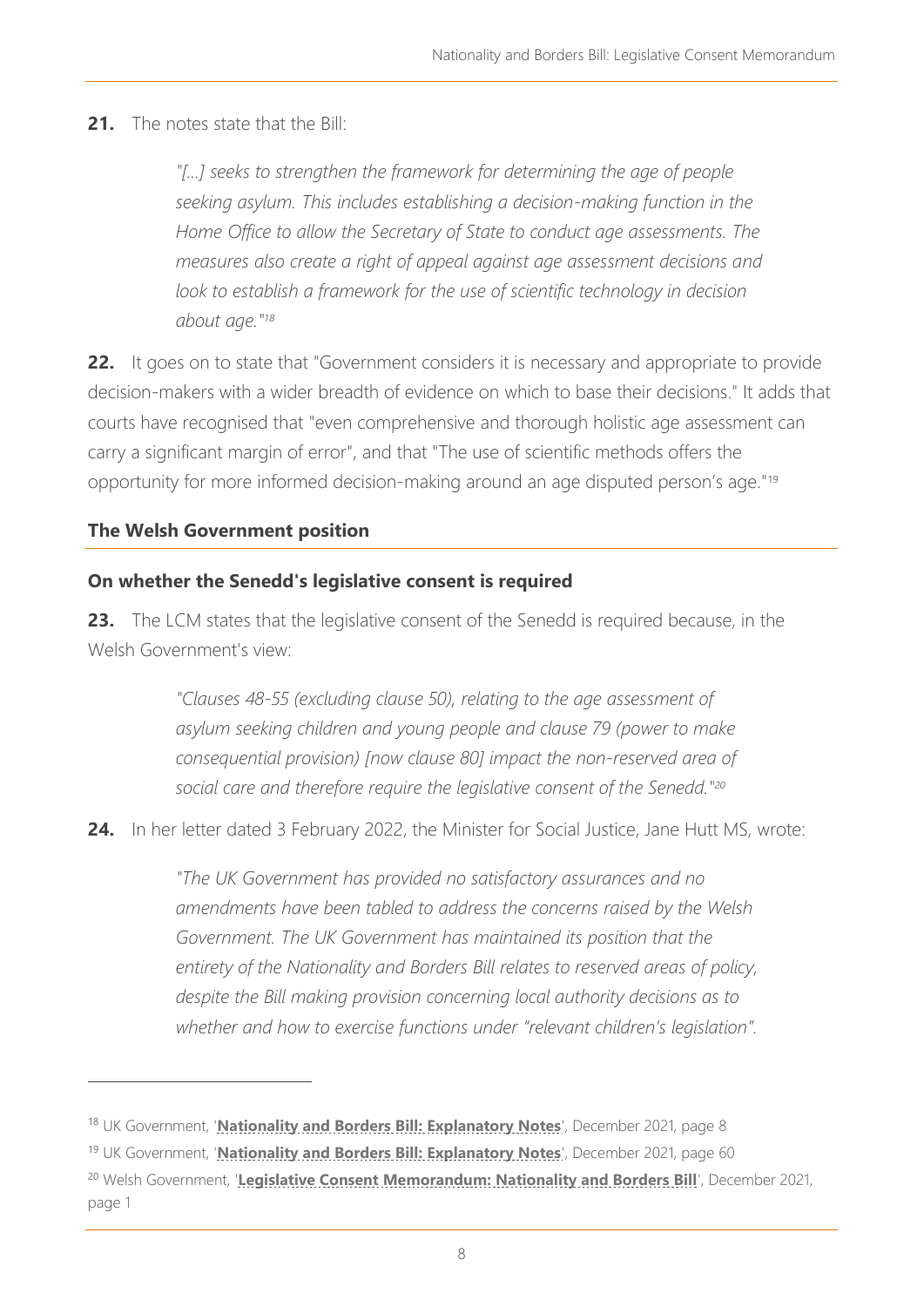*These provisions would apply to Welsh local authority decisions about whether and how to exercise their functions under the Social Services and Well-being (Wales) Act 2014." 21*

# **On policy matters**

**25.** Paragraphs 13 to 16 of the Legislative Consent Memorandum (LCM) set out the Welsh Government policy position.

> *"(13) […] in our response to the UK Government's 'New Plan for Immigration', our policy position arises from our compliance with the UN Convention on the Rights of the Child to act in the best interests of children. The Social Services and Wellbeing (Wales) Act 2014 sets out the requirements placed on Welsh local authorities in determining whether children have care and support needs which need to be met.*

> *(14) The Senedd has already legislated accordingly to ensure these needs are met and we do not agree the UK Government should be able to undermine the Senedd legislative competence by requiring referral of age-disputed children to other decision-makers or mandating particular evidence or methods of age assessment which are not considered good practice in Wales." 22*

**26.** Paragraphs 16 to 38 of the LCM<sup>23</sup> and the Minister for Social Justice's letter<sup>24</sup> set out areas of particular concern for the Welsh Government:

The Bill sets out that a local authority may refer an age-disputed person to a 'designated person' for an age assessment (clause 49). The UK Government intends that a **National Age Assessment Board (NAAB)** will fulfil the function of the 'designated person'. The Welsh Government argues that "Little information is

<sup>21</sup> Welsh Government, '**[Letter from the Minister of Social Justice to the Chairs of the Health and Social](https://business.senedd.wales/documents/s122476/Letter%20from%20the%20Minister%20for%20Social%20Justice%20-%20CYPE6-04-22%20-%20Paper%20to%20note%2024.pdf)  [Care Committee and the Children, Young People and Education Committee](https://business.senedd.wales/documents/s122476/Letter%20from%20the%20Minister%20for%20Social%20Justice%20-%20CYPE6-04-22%20-%20Paper%20to%20note%2024.pdf)**', 3 February 2022

<sup>&</sup>lt;sup>22</sup> Welsh Government, '[Legislative Consent Memorandum: Nationality and Borders Bill](https://senedd.wales/media/pbvlwjy5/lcm-ld14719-e.pdf)', December 2021, page 4

<sup>&</sup>lt;sup>23</sup> Welsh Government, '[Legislative Consent Memorandum: Nationality and Borders Bill](https://senedd.wales/media/pbvlwjy5/lcm-ld14719-e.pdf)', December 2021 <sup>24</sup> Welsh Government, '**[Letter from the Minister of Social Justice to the Chairs of the Health and Social](https://business.senedd.wales/documents/s122476/Letter%20from%20the%20Minister%20for%20Social%20Justice%20-%20CYPE6-04-22%20-%20Paper%20to%20note%2024.pdf)  [Care Committee and the Children, Young People and Education Committee](https://business.senedd.wales/documents/s122476/Letter%20from%20the%20Minister%20for%20Social%20Justice%20-%20CYPE6-04-22%20-%20Paper%20to%20note%2024.pdf)', 3 February 2022**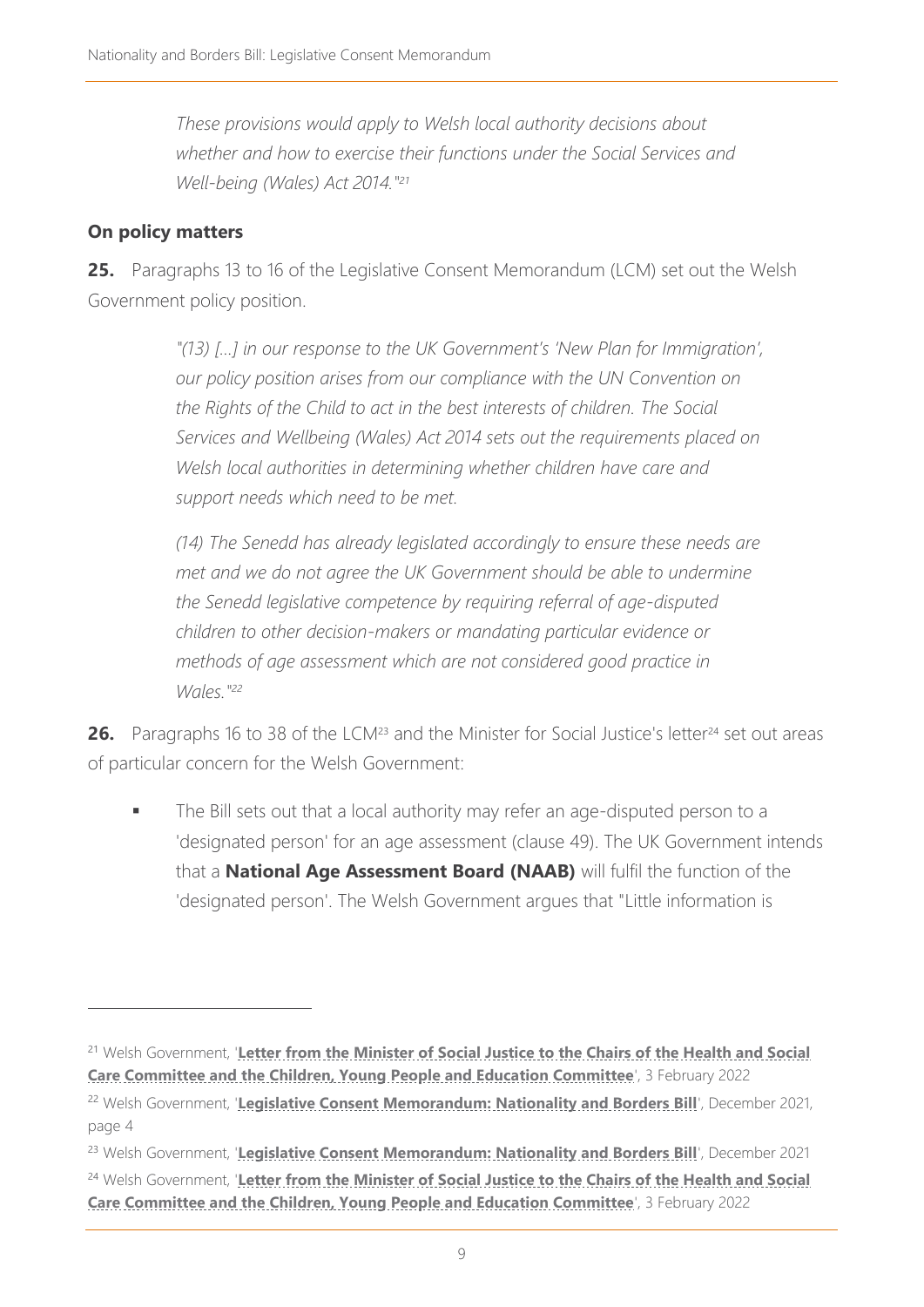provided on the constitution" of the NAAB. It goes on to state that "The NAAB would diminish the lead, authoritative role for social workers in Wales".

- The Bill introduces the use of **scientific methods in age assessments** which may include examining or measuring parts of the body via imaging technology (such as x-ray) and taking samples to examine DNA (clause 51). The Welsh Government states that the Welsh policy position on age assessments "does not recommend or support the use of medical examinations as determinants of age and considers such approaches morally wrong. The use of 'scientific methods' will potentially be a fundamental and perennial disagreement between the views of Welsh local authorities and the NAAB." It is the Welsh Government view that "locally based social workers who have established a connection with a child and/or young person are best placed to assess age. These assessments are based upon a 'Merton compliant' (R(B) v London Borough of Merton, 2003) assessment where social workers are likely have spent considerable time understanding the capacity of the young person being assessed."
- The Bill **confers a power on the Secretary of State to make provision about age assessments**, including the processes for age assessment which must be followed by local authorities (clause 52). The Welsh Government states that it is "unclear as to whether Welsh NHS bodies will be expected to conduct the "scientific methods" assessment or whether this will be outsourced to private health providers." If the NHS were responsible, this "would place additional workload onto health boards who are already under significant pressure". The Welsh Government provided statistics that it argues demonstrate that fewer individuals are determined to be under 18 when the Home Office carries out age assessments. The Welsh Government anticipates "a conflict between the views of social services officers who may deem the person to be a child with care and support needs and Home Office officers who deem the person to be an adult."
- A **determination by the First Tier Tribunal of an appeal is binding on a Local Authority**, even if the Local Authority may have exercised or may exercise functions under Welsh children's legislation (such as the Social Services and Wellbeing (Wales) Act 2014) (see clauses 53 and 54). The Welsh Government argues that "This could lead to holistic and detailed assessments carried out in accordance with the Welsh Government Age Assessment Toolkit being overturned, on the basis of decisions which have been made based on evidence gathered using processes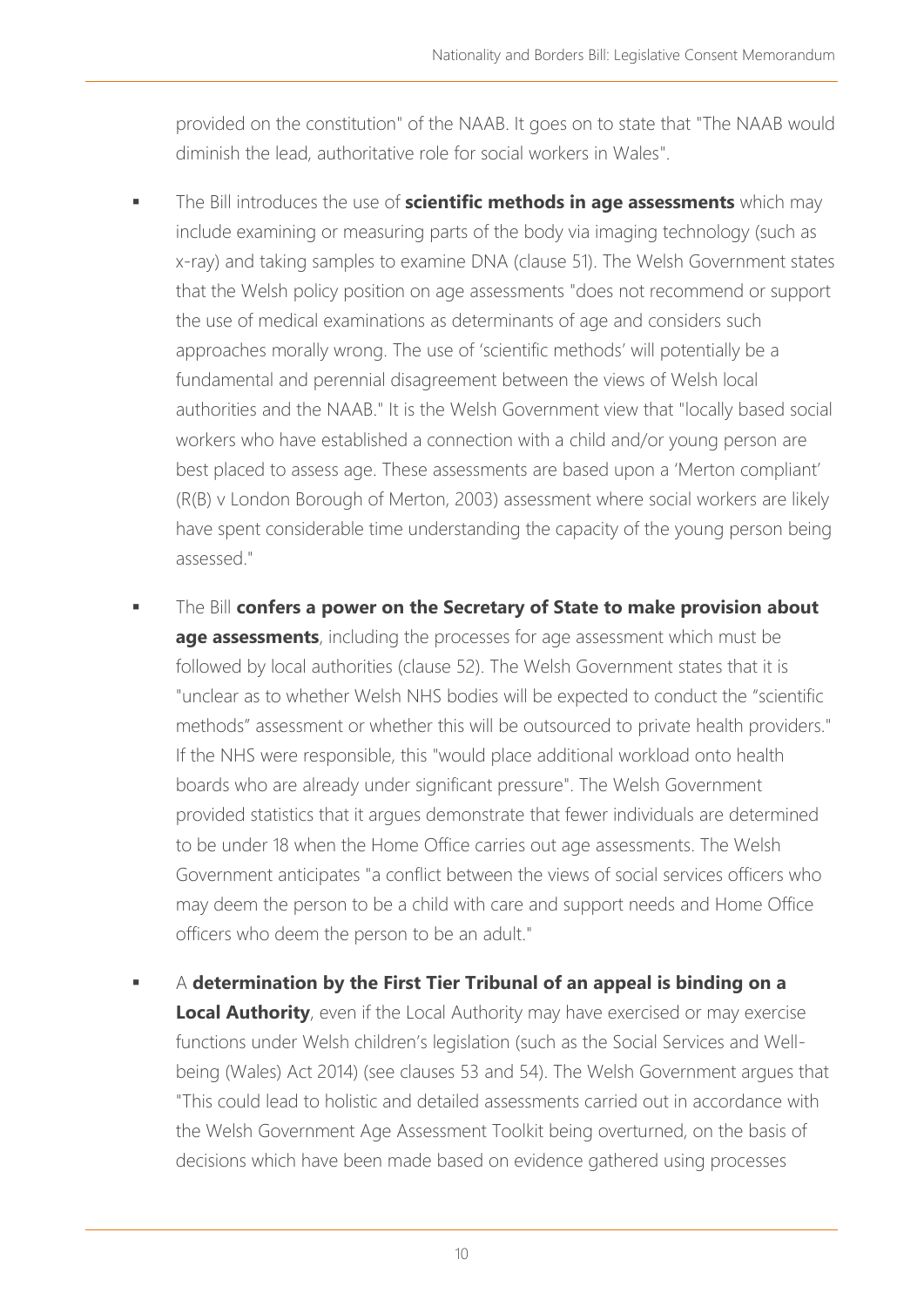which are antithetical to the approach of the Toolkit, such as "scientific methods" which are highly contested and have wide margins of error."

- **■** The Welsh Government's "anticipated impact of centralised assessments is that children may be placed in accommodation which is meant only for adults, creating **safeguarding concerns**, risks of exploitation of children, and potential homelessness where children flee dangerous situations."
- The Welsh Government considers that **community cohesion** may be impacted because "young people are left in limbo in local-authority provided accommodation" because the Home Office will not recognise the child's age "and therefore will not accept the type of asylum application being submitted […] children are likely to be increasingly isolated and have deteriorating mental health and other outcomes which will impact on community cohesion over time."

27. The Minister for Social Justice's letter states that "The Welsh Government has repeatedly raised concerns about the impact of this Bill on Wales and sought details of the clauses relating to age assessment from May 2021 onwards, without success."<sup>25</sup>

# **Stakeholders' views**

# **National Age Assessment Board (NAAB)**

**28.** The National Age Assessment Board (NAAB) is the body referred to by the UK Government that will undertake full age assessments on age disputed persons on behalf of the Secretary of State. See ['Summary of clauses'](#page-4-0) on page [5](#page-4-0) of this report for more information.

**29.** Stakeholders expressed concerns that the provisions in the Bill offer little detail about the role of the National Age Assessment Board (NAAB), such as its membership, independence and to whom it would be accountable (specifically, whether it would be accountable to the Welsh Government and the Senedd).

**30.** Stakeholders provided different interpretations of the Board. Some anticipated that it would be an England-only body, whereas others were concerned that it could overrule decisions carried out by Welsh local authorities.

<sup>&</sup>lt;sup>25</sup> Welsh Government, 'Letter from the Minister of Social Justice to the Chairs of the Health and Social **[Care Committee and the Children, Young People and Education Committee](https://business.senedd.wales/documents/s122476/Letter%20from%20the%20Minister%20for%20Social%20Justice%20-%20CYPE6-04-22%20-%20Paper%20to%20note%2024.pdf)', 3 February 2022**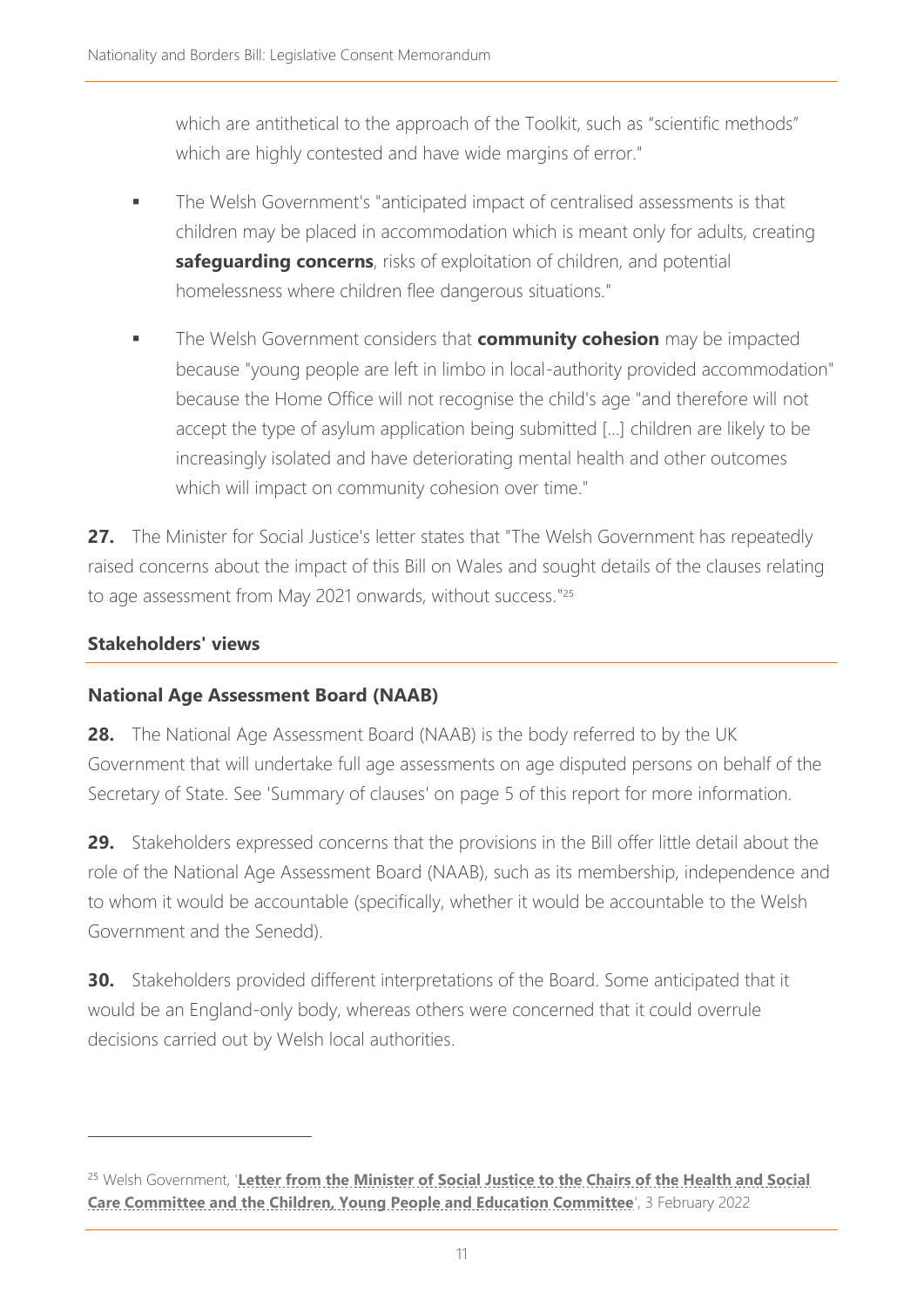**31.** In their joint submission, the Welsh Local Government Association (WLGA), Association of Directors of Social Services (ADSS) and the All Wales Heads of Children's Services raised concerns around the ability of the NAAB to undertake an age assessment "if the Secretary of State has reason to doubt an age assessment conducted by a local authority on an agedisputed person or has reason to doubt a local authority's decision not to conduct an age assessment". They argued that this is an extremely broad power and one that has the potential to undermine the critical role that local authority social workers play.<sup>26</sup>

**32.** The National Youth Advocacy Service (NYAS) raised concerns that the proposed NAAB will be able to "overrule a local authority age assessment and carry out their own if required to by the Secretary of State or a designated person on their behalf, rather than just act in a supportive or advisory capacity to local authorities". It said:

> *"We share the concerns of the British Association of Social Workers (BASW) that age assessments could be used as a political tool by the UK Government to order age assessments on persons who have attracted media attention."<sup>27</sup>*

**33.** Public Health Wales raised concerns that if the NAAB is an England-only body it could result in different approaches to the consideration of asylum applications in England and Wales. They go onto question whether Wales would be required to endorse a decision made by the NAAB if a child arrives in Wales as part of the national transfer scheme.<sup>28</sup>

**34.** Several stakeholders concluded that the provisions in the Bill fail to account or give consideration of the areas devolved to the Welsh Government. They agree that discussions are required to gain a clearer understanding of how the NAAB would work in practice.<sup>29</sup>

# **Making of regulations by the Secretary of State**

**35.** Most stakeholders, including Public Health Wales, the National Youth Advocacy Services (NYAS) Cymru, and the NHS Confederation expressed concerns about the impact of the Bill on the competence of the Welsh Government and its partners to implement the policies that

<sup>26</sup> **Written evidence, LCM NBB 13 - [WLGA, ADSS Cymru and All Wales Heads of Children's Services](https://business.senedd.wales/documents/s122306/LCM%20NBB%2013%20-%20WLGA%20ADSS%20Cymru%20and%20All%20Wales%20Heads%20of%20Childrens%20Services.pdf)**

<sup>27</sup> **[Written evidence, LCM NBB 05](https://business.senedd.wales/documents/s122298/LCM%20NBB%2005%20-%20NYAS%20Cymru.pdf) - NYAS Cymru**

<sup>28</sup> **[Written evidence, LCM NBB](https://business.senedd.wales/documents/s122299/LCM%20NBB%2006%20-%20Public%20Health%20Wales.pdf) 06 - Public Health Wales**

<sup>29</sup> See: **[Written evidence, LCM NBB 12 -](https://business.senedd.wales/documents/s122305/LCM%20NBB%2012%20-%20Royal%20College%20of%20Nursing%20Wales.pdf) Royal College of Nursing Wales**, **[Written evidence, LCM NBB 06](https://business.senedd.wales/documents/s122299/LCM%20NBB%2006%20-%20Public%20Health%20Wales.pdf)  - [Public Health Wales](https://business.senedd.wales/documents/s122299/LCM%20NBB%2006%20-%20Public%20Health%20Wales.pdf)**; **[Written evidence, LCM NBB 10 -](https://business.senedd.wales/documents/s122303/LCM%20NBB%2010%20-%20Welsh%20NHS%20Confederation.pdf) Welsh NHS Confederation;, [Written evidence,](https://business.senedd.wales/documents/s122297/LCM%20NBB%2004%20-%20Fostering%20Network%20Wales.pdf)  LCM NBB 04 - [The Fostering Network Wales](https://business.senedd.wales/documents/s122297/LCM%20NBB%2004%20-%20Fostering%20Network%20Wales.pdf)**; and **[Written evidence, LCM NBB 13 -](https://business.senedd.wales/documents/s122306/LCM%20NBB%2013%20-%20WLGA%20ADSS%20Cymru%20and%20All%20Wales%20Heads%20of%20Childrens%20Services.pdf) WLGA, ADSS Cymru [and All Wales Heads of Children's Services](https://business.senedd.wales/documents/s122306/LCM%20NBB%2013%20-%20WLGA%20ADSS%20Cymru%20and%20All%20Wales%20Heads%20of%20Childrens%20Services.pdf)**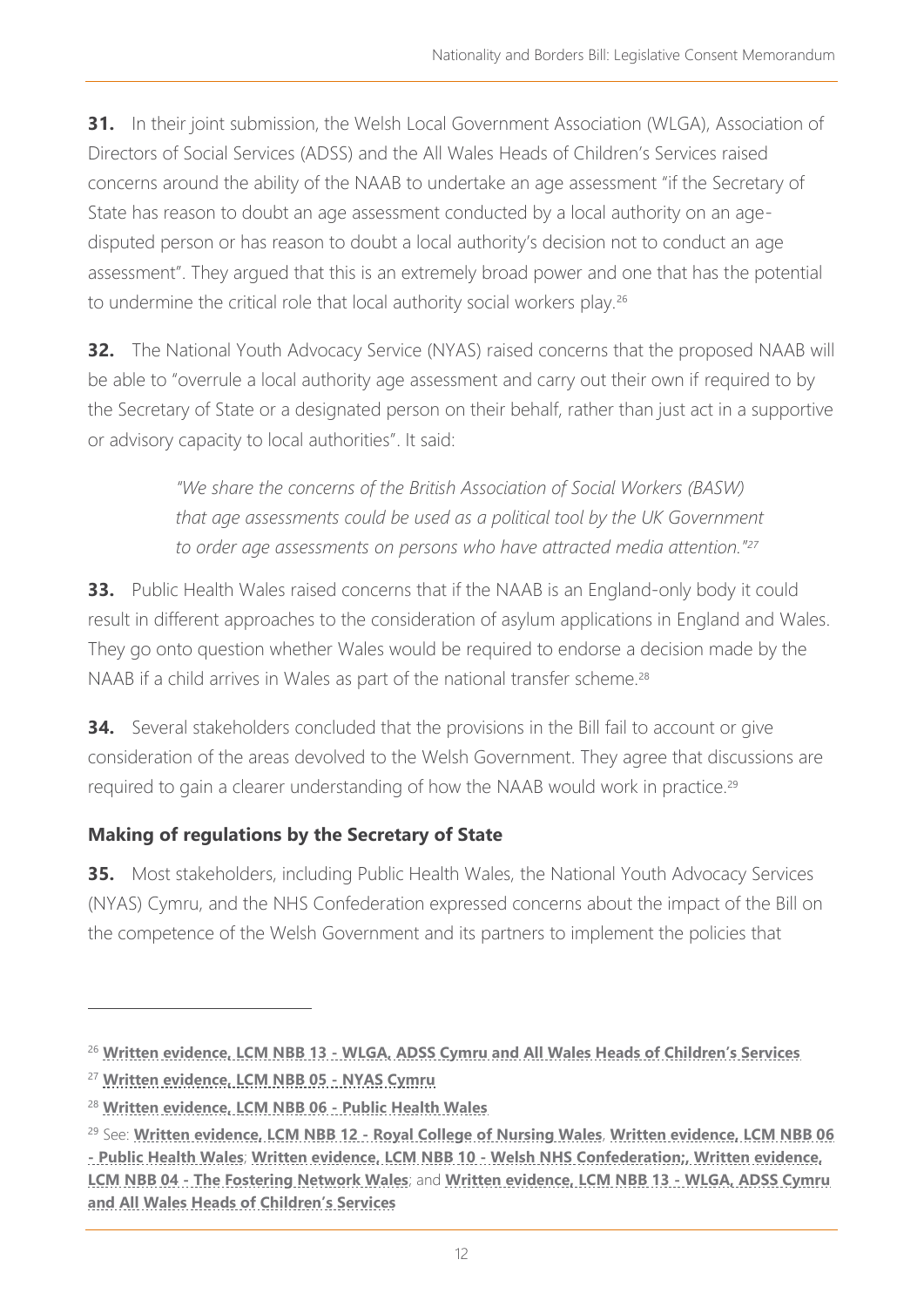support the vision of a Nation of Sanctuary. Ethnic Minorities & Youth Support (EYST) Wales said:

> *"We also welcome the Welsh Government's commitment to being an Antiracist Wales by 2030 as set out by their Race Equality Action Plan. Sadly this bill and its actions will undermine all of this good work and hope." 30*

**36.** Some stakeholders suggested that it was unclear what powers the Secretary of State would have to make regulations that include areas that are devolved to Wales including health, local government and social services. They stressed that responsibility for the support and care for children and adults who seek sanctuary in Wales is the responsibility of the Welsh Government, with age assessment currently carried out by social services in line with the Social Services and Well-being Wales Act 2014. Children in Wales (with and on behalf of the UNCRC Monitoring group) wrote:

> *"The application of the age assessment process in Wales is undertaken by children's social services, informed by case law and underpinned by exiting duties prescribed by Welsh legislation, most notably the Social Services and Well-being (Wales) Act 2014. All persons determined to be children are granted looked after status, and should have access to a range of care and support services to aid recovery and the statutory entitlements that this status offers." 31*

**37.** The joint submission from the WLGA, ADSS and All Wales Heads of Children's Services noted that, although the Social Services and Well-being Wales Act 2014 does not set out a duty to assess age, it places clear responsibility and legal duties to assess eligibility for children's services and support to meet their needs and safeguard and promote the child's well-being:

> *"Given the devolved nature of health and social care in Wales our view is that the Bill confers power on the Secretary of State to make regulations imposing functions on devolved Welsh authorities which could potentially undermine the requirements placed on Welsh local authorities set out in the SSWBA, thereby treating asylum seeking children differently to other children in*  Wales. The full devolvement of social services functions to Wales does not *appear to have been considered, with no specific proposals about the*

<sup>30</sup> **[Written evidence, LCM NBB 09 -](https://business.senedd.wales/documents/s122302/LCM%20NBB%2009%20-%20EYST%20Wales.pdf) EYST Wales**

<sup>31</sup> **Written evidence, LCM NBB 11 - [Wales UNCRC Monitoring Group](https://business.senedd.wales/documents/s122304/LCM%20NBB%2011%20-%20UNCRC%20Monitoring%20Group.pdf)**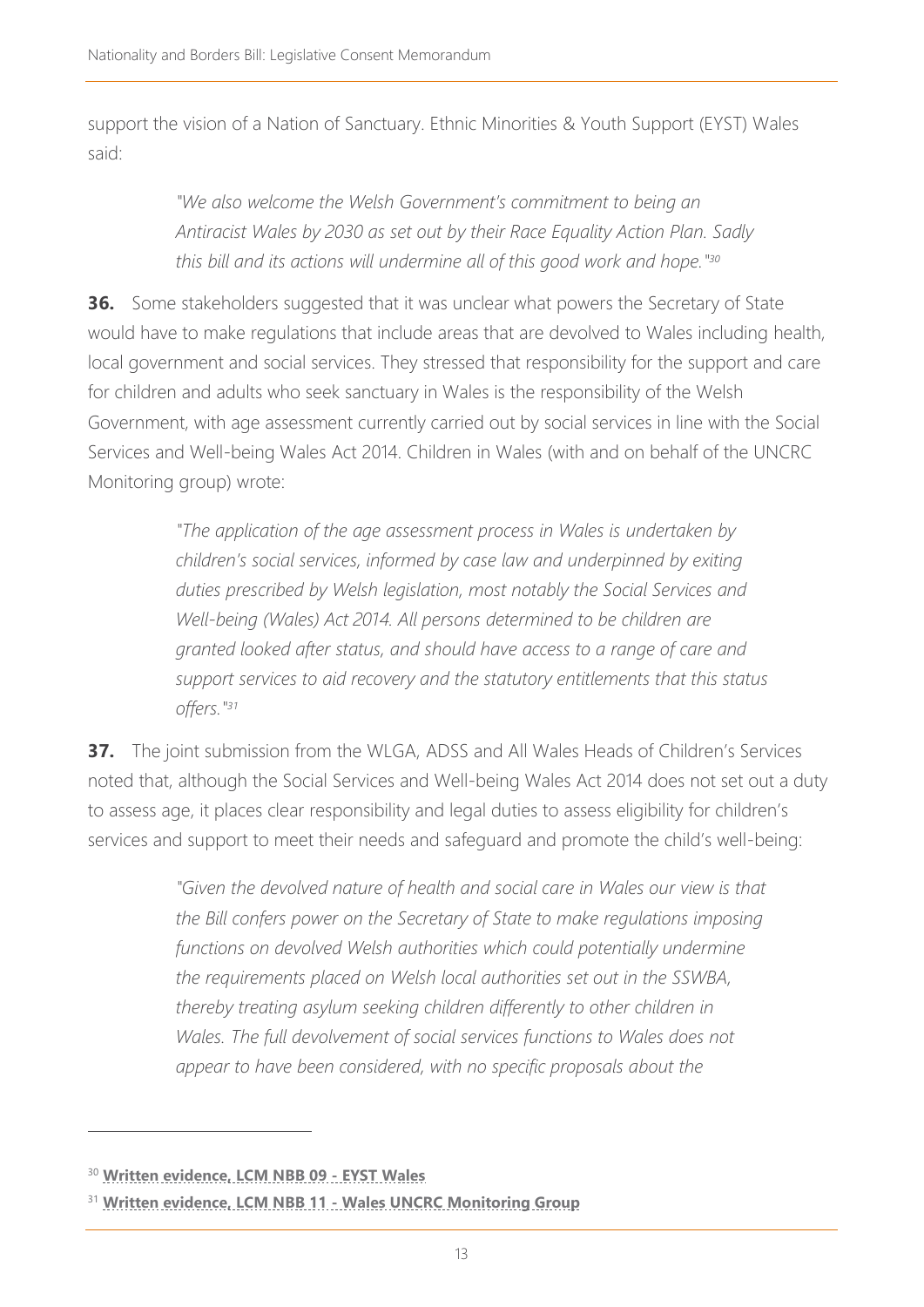*representation of Wales or the impact of decision-making on Welsh devolved services." 32*

**38.** It raised further concerns that the Bill could diminish the role of social workers who have the required expertise, experience, and skill conducting assessments, including abbreviated assessments. This was a particular fear in light of the recent court case (MA and HT) v Secretary of State for the Home Department where the Home Office recruited its own social workers to undertake assessments<sup>33</sup>

**39.** The Welsh NHS Confederation stressed the need for conversations between the UK and Welsh Government to "determine where this Bill crosses into areas of devolved competence, the expectations that may be placed on Welsh public servants, and the interface with existing Welsh Government legislation; namely the Social Services and Wellbeing Act 2014 and the Wellbeing of Future Generations Act 2015".<sup>34</sup>

# **Use of scientific methods to establish age and proposals to reform appeals arrangements**

**40.** Clause 51 provides the Secretary of State with the power to make regulations specifying the use of scientific methods of age assessment, and for a decision-maker to be able to take a negative credibility inference from a refusal to comply with a request to undergo a scientific age assessment without good reason. Clause 52 provides the Secretary of State with the power to make regulations about the way in which age assessments are conducted.

**41.** Stakeholders representing health professionals shared similar concerns about the use of scientific methods. The NHS Confederation argued that until there is "compelling evidence" to support its reliability then it is "too imprecise to base access to essential services on its outcome".<sup>35</sup> Public Health Wales state that they have previously advised that methods such as dental examination, bone density and other suggested methods are "not underpinned by robust and scientific evidence that would be supported by Welsh partners".<sup>36</sup>

**42.** Some raised issues around the use of ionising radiation. The Royal College of Paediatrics and Child Health (RCPCH) noted that the use of radiological assessment is extremely imprecise

<sup>32</sup> **Written evidence, LCM NBB 13 - [WLGA, ADSS Cymru and All Wales Heads of Children's Services](https://business.senedd.wales/documents/s122306/LCM%20NBB%2013%20-%20WLGA%20ADSS%20Cymru%20and%20All%20Wales%20Heads%20of%20Childrens%20Services.pdf)**

<sup>33</sup> **Written evidence, LCM NBB 13 - [WLGA, ADSS Cymru and All Wales Heads of Children's Services](https://business.senedd.wales/documents/s122306/LCM%20NBB%2013%20-%20WLGA%20ADSS%20Cymru%20and%20All%20Wales%20Heads%20of%20Childrens%20Services.pdf)**

<sup>34</sup> **[Written evidence, LCM NBB 10 -](https://business.senedd.wales/documents/s122303/LCM%20NBB%2010%20-%20Welsh%20NHS%20Confederation.pdf) Welsh NHS Confederation,** paragraph 8

<sup>35</sup> **[Written evidence, LCM NBB 10 -](https://business.senedd.wales/documents/s122303/LCM%20NBB%2010%20-%20Welsh%20NHS%20Confederation.pdf) Welsh NHS Confederation**, paragraph 6

<sup>36</sup> **[Written evidence, LCM NBB](https://business.senedd.wales/documents/s122299/LCM%20NBB%2006%20-%20Public%20Health%20Wales.pdf) 06 - Public Health Wales**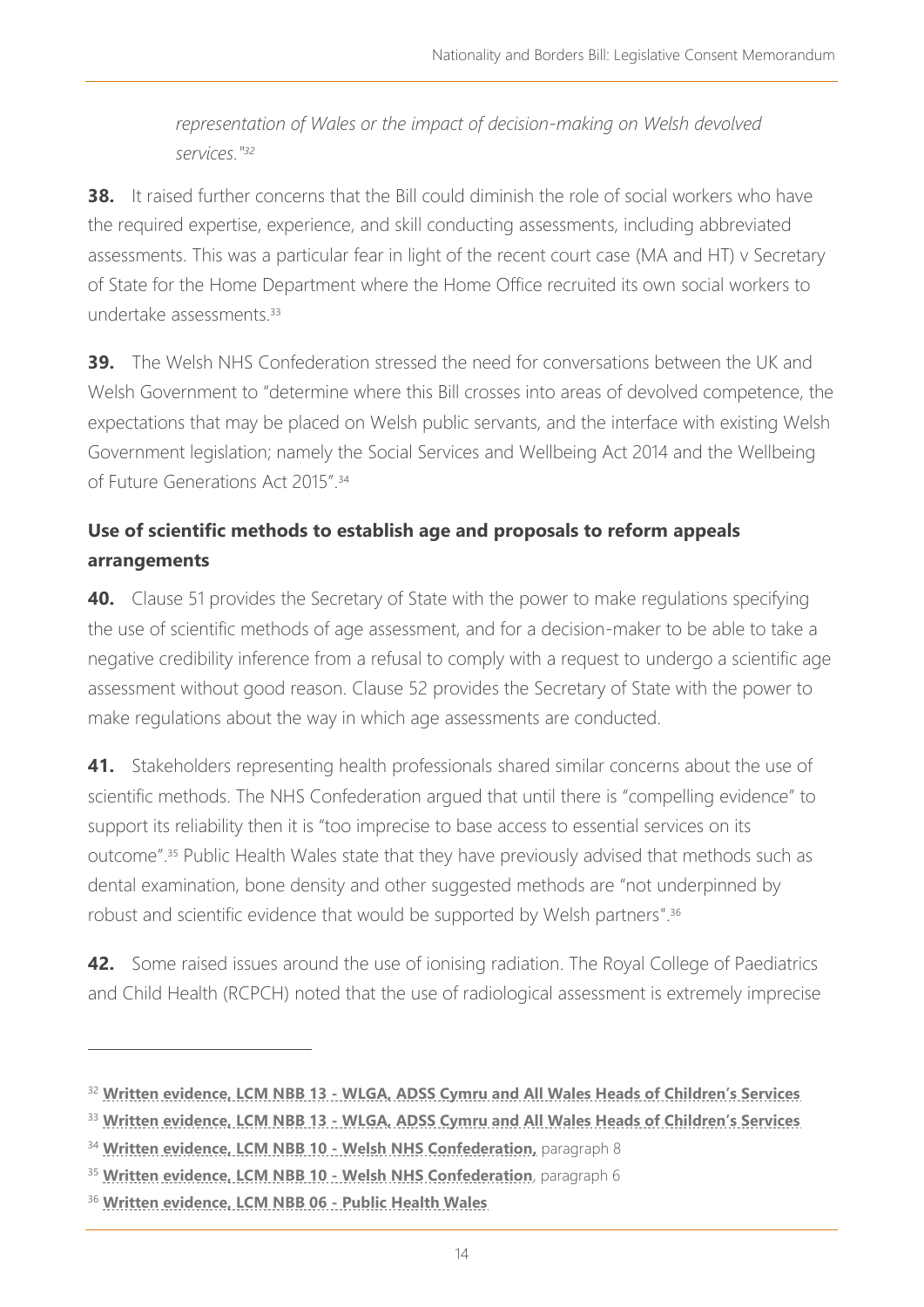and can only give an estimate within two years in either direction; therefore its use for this purpose is inappropriate.<sup>37</sup>

**43.** Despite raising "serious concerns" with the UK Government about the Bill's potential for ionising radiation to be used, BMA Cymru notes that it continues to be an option for verifying the age of asylum seekers:

> *"The use of ionising radiation for age assessment involves direct harms without any medical benefit to the individual and, as such, we do not believe it would be appropriate to expect doctors to participate in such a practice."<sup>38</sup>*

**44.** Several stakeholders highlighted their views of the trauma that age disputed people could face as a result of adopting scientific methods. EYST described the measurement of body parts as "racist, ignorant and homogenous" and added that scientific methods would not take into account physical issues such as growth delays or disability.<sup>39</sup> The Fostering Network and National Youth Advocacy Service shared similar concerns:

> *" 'Scientific methods' can be very invasive and traumatic for the individual. This is especially true for those who have suffered torture, inhuman and degrading treatment before arriving in Wales." 40*

**45.** In their joint submission, the WLGA, ADSS and the All Wales Heads of Children's Services as well as the NHS Confederation noted that there is already an Age Assessment Toolkit in place in Wales. <sup>41</sup> None of the organisations represented by those submissions recommend or support the use of medical examinations to determine age.

**46.** Children in Wales (with and on behalf of the UNCRC Monitoring Group) expressed concerns that any refusal to consent to potentially invasive medical procedures would be taken into account when determining the credibility of an age-disputed individual. In their view, this

<sup>37</sup> **Written evidence, LCM NBB 08 - [Royal College of Paediatrics and Child Health](https://business.senedd.wales/documents/s122301/LCM%20NBB%2008%20-%20Royal%20College%20of%20Paediatrics%20and%20Child%20Health.pdf)**

<sup>38</sup> **[Written evidence, LCM NBB 02 -](https://business.senedd.wales/documents/s122295/LCM%20NBB%2002%20-%20BMA%20Cymru.pdf) BMA Cymru**

<sup>39</sup> **[Written evidence, LCM NBB 09 -](https://business.senedd.wales/documents/s122302/LCM%20NBB%2009%20-%20EYST%20Wales.pdf) EYST Wales**

<sup>40</sup> **[Written evidence, LCM NBB 05](https://business.senedd.wales/documents/s122298/LCM%20NBB%2005%20-%20NYAS%20Cymru.pdf) - NYAS Cymru**

<sup>41</sup> **Written evidence, LCM NBB 13 - [WLGA, ADSS Cymru and All Wales Heads of Children's Services](https://business.senedd.wales/documents/s122306/LCM%20NBB%2013%20-%20WLGA%20ADSS%20Cymru%20and%20All%20Wales%20Heads%20of%20Childrens%20Services.pdf)** and **[Written evidence, LCM NBB 10 -](https://business.senedd.wales/documents/s122303/LCM%20NBB%2010%20-%20Welsh%20NHS%20Confederation.pdf) Welsh NHS Confederation**, paragraph 6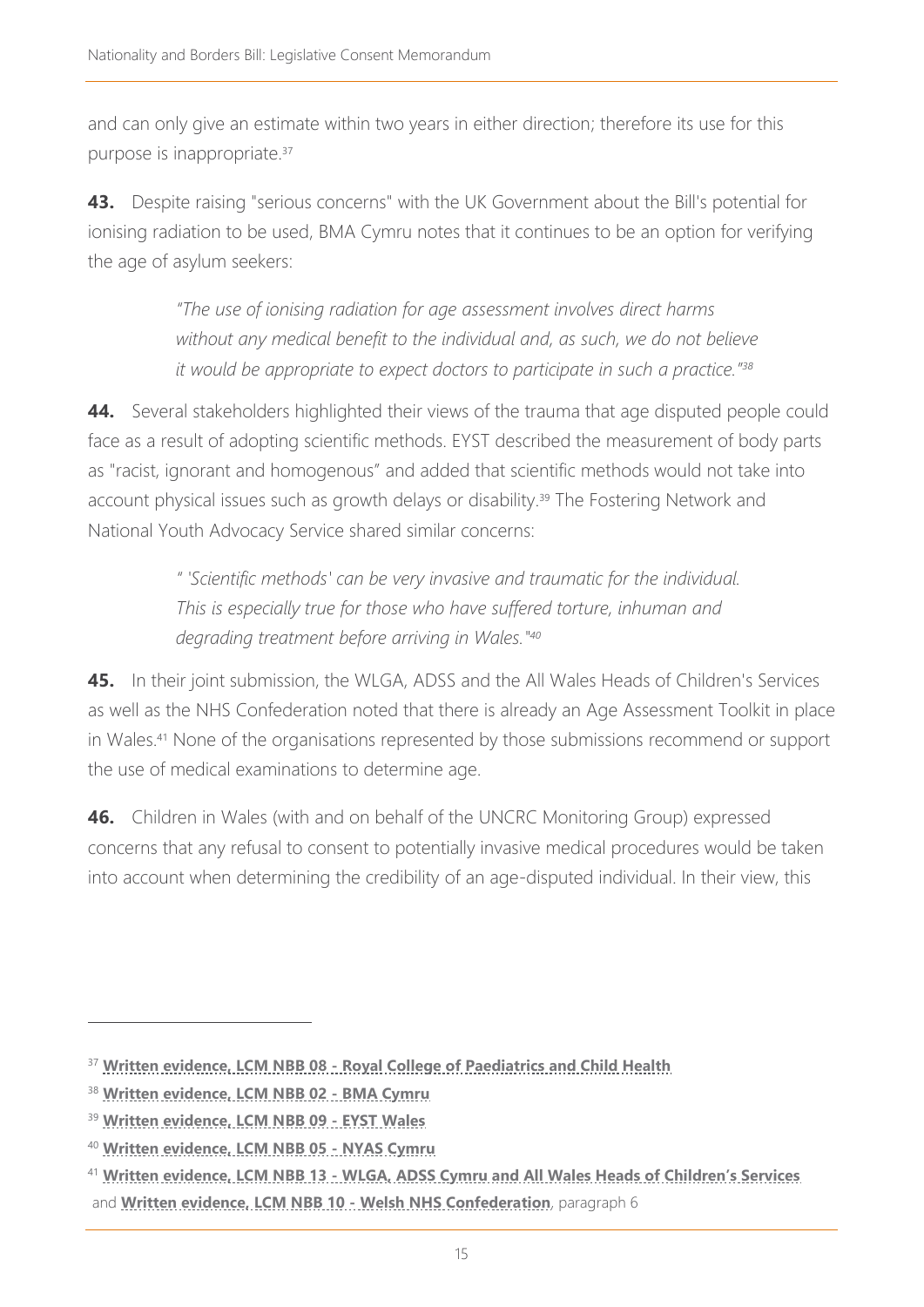could force some children to undergo assessments for fear it would have a negative impact on their claim for asylum.<sup>42</sup>

# **UN Convention on the Rights of the Child**

**47.** Article 22 of the UNCRC states that if a child is a refugee or is seeking refuge, governments must make sure that they have the same rights as any other child.<sup>43</sup>

**48.** Several stakeholders expressed concerns that the Bill threatens the principle of the 'child first, migration second approach' which they say underpins the delivery of support to child asylum seekers in Wales.<sup>44</sup> The Rights of Children and Young Persons (Wales) Measure 2011 requires the Welsh Government to pay due regard to the United Nations Convention on the Rights of the Child (UNCRC) when exercising any their functions. Many stakeholders asserted that the Bill will undermine the UNCRC.

**49.** The Children's Commissioner stated that "As the Bill stands, I believe it will be detrimental to children's fundamental rights set out within the UNCRC." The submission goes onto state that the "Bill has the potential to undermine Welsh Minister's duty to uphold children's rights under the Rights of Children and Young Persons (Wales) Measure 2011".<sup>45</sup> Public Health Wales referenced the conclusions made by the Committee on the Rights of the Child which in 2017 confirmed that:

> *" 'States should refrain from using medical methods based on, inter alia, bone and dental exam analysis, which may be inaccurate, with wide margins of error, and can also be traumatic and lead to unnecessary legal processes' (Age Assessment Toolkit, 2021)." 46*

**50.** Many stakeholders offered examples where they felt the proposals set out in the Bill undermines the UNCRC. Children in Wales (with and on behalf of the Wales UNCRC Monitoring Group) argued that "Article 1 of the UNCRC ensures that every child under 18 is entitled to all of the rights as prescribed regardless of their characteristics and circumstances. For

<sup>42</sup> **Written evidence, LCM NBB 11 - [Wales UNCRC Monitoring Group](https://business.senedd.wales/documents/s122304/LCM%20NBB%2011%20-%20UNCRC%20Monitoring%20Group.pdf)**

<sup>43</sup> UNICEF, '**[The United Nations Convention on the Rights of the Child](https://downloads.unicef.org.uk/wp-content/uploads/2010/05/UNCRC_PRESS200910web.pdf?_adal_sd=www.unicef.org.uk.1644236088489&_adal_ca=so%3DGoogle%26me%3Dorganic%26ca%3D(not%2520set)%26co%3D(not%2520set)%26ke%3D(not%2520set).1644236088489&_adal_cw=1644236083320.1644236088489&_adal_id=cb675080-bb92-4cfa-96e6-cafa1baf041b.1636127420.5.1644236083.1641399310.fbbaa820-52ec-4d66-ab82-263f6235f01f.1644236088489&_ga=2.208886294.52995399.1644236083-832936554.1636127420)**', page 7

<sup>44</sup> See: **[Written evidence, LCM NBB 06 -](https://business.senedd.wales/documents/s122299/LCM%20NBB%2006%20-%20Public%20Health%20Wales.pdf) Public Health Wales; [Written evidence, LCM NBB 07 -](https://business.senedd.wales/documents/s122300/LCM%20NBB%2007%20-%20Childrens%20Commissioner%20for%20Wales.pdf) [Children's Commissioner for Wales](https://business.senedd.wales/documents/s122300/LCM%20NBB%2007%20-%20Childrens%20Commissioner%20for%20Wales.pdf)**, page 6; **[Written evidence, LCM NBB 04 -](https://business.senedd.wales/documents/s122297/LCM%20NBB%2004%20-%20Fostering%20Network%20Wales.pdf) The Fostering Network [Wales](https://business.senedd.wales/documents/s122297/LCM%20NBB%2004%20-%20Fostering%20Network%20Wales.pdf)**

<sup>45</sup> **Written evidence, LCM NBB 07 - [Children's Commissioner for Wales](https://business.senedd.wales/documents/s122300/LCM%20NBB%2007%20-%20Childrens%20Commissioner%20for%20Wales.pdf)**, page 4

<sup>46</sup> **[Written evidence, LCM NBB 06 -](https://business.senedd.wales/documents/s122299/LCM%20NBB%2006%20-%20Public%20Health%20Wales.pdf) Public Health Wales**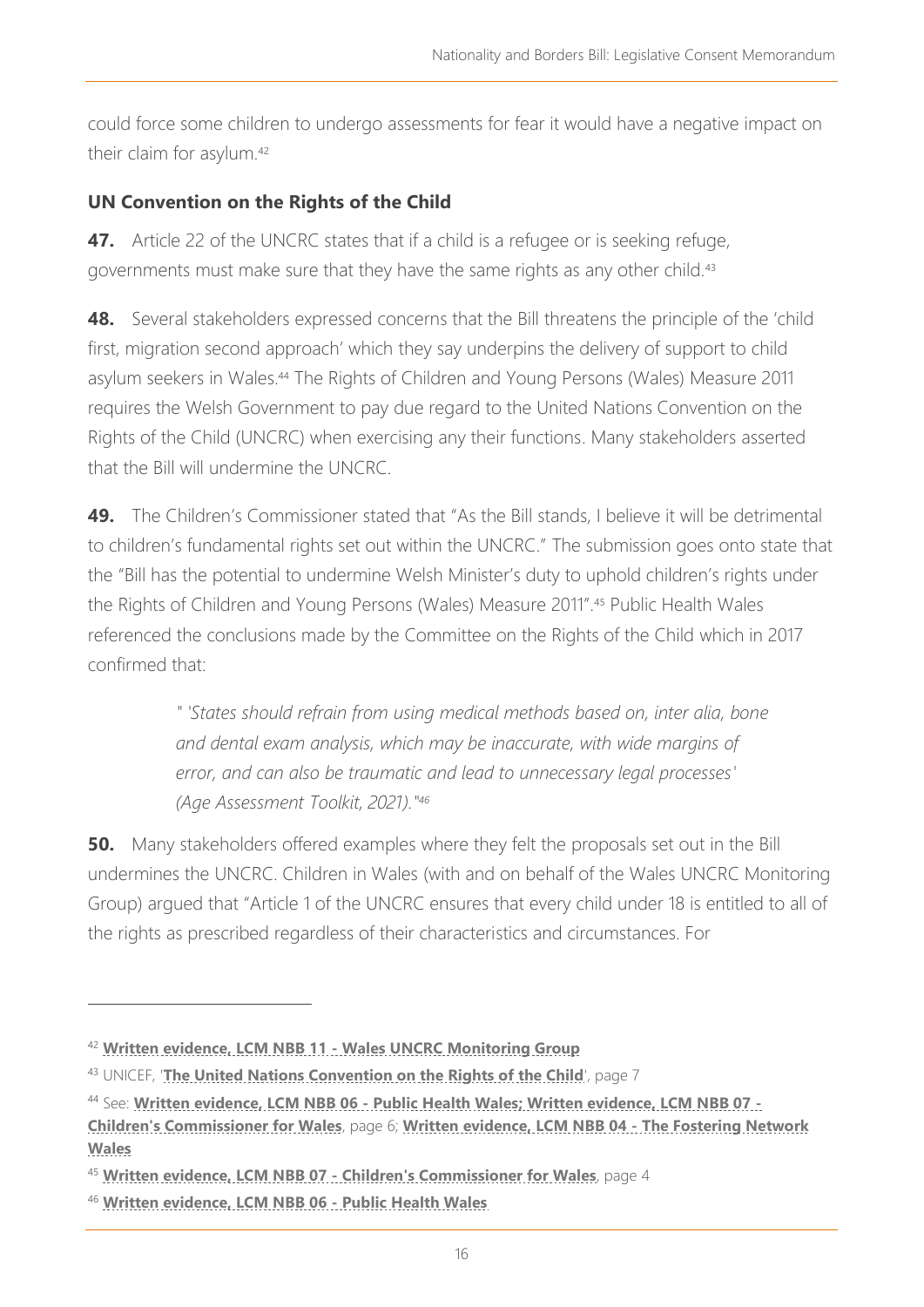unaccompanied children, age is a key determinant for being able to access support, protection and interventions to aid their recovery from trauma in line with Article 39".<sup>47</sup>

**51.** In a joint submission, the WLGA, ADSS Cymru and all the Heads of Children's Services said the Bill undermines the duty to act in the best interests of the child principle (Article 3) which:

> *"[…] should be at the heart of any decision and, therefore, this must be considered in any age assessment system. The principal of Best Interests has also been incorporated into Welsh Government's Age Assessment Toolkit. An incorrect determination of the child as an adult will lead to young people*  being deprived of the support, care, and safeguarding procedures they are *entitled to as children. Importantly, the significant margin of error in so-called scientific age assessment methods will increase the likelihood of children being detained in Immigration Removal Centres." 48*

**52.** EYST highlight Article 22 which sets out that child refugees have the same rights as children born in the country they move to:

> *"A child should not have to undergo "scientific methods" because they are seeking asylum when others do not. Children who are traumatised are protected and those seeking asylum should not be treated differently or physically discriminated against because of their circumstances." 49*

**53.** The Children's Commissioner refers to Article 2 and the right to non-discrimination::

*"Some 'scientific methods' of assessment have been criticised for failing to recognise the different outcomes amongst diverse ethnicities; or the results are based upon studies within European/American populations. This could indirectly discriminate against some children, systematically placing them at an unfair disadvantage during the age assessment process." 50*

**54.** The National Youth Advocacy Service (NYAS) Cymru said they were "unaware of any attempt to involve children and young people in the development or this legislation, as would reflect Article 12" and the right of the child to express his or her views in all matters affecting him

<sup>47</sup> **Written evidence, LCM NBB 11 - [Wales UNCRC Monitoring Group](https://business.senedd.wales/documents/s122304/LCM%20NBB%2011%20-%20UNCRC%20Monitoring%20Group.pdf)**

<sup>48</sup> **Written evidence, LCM NBB 13 - [WLGA, ADSS Cymru and All Wales Heads of Children's Services](https://business.senedd.wales/documents/s122306/LCM%20NBB%2013%20-%20WLGA%20ADSS%20Cymru%20and%20All%20Wales%20Heads%20of%20Childrens%20Services.pdf)**

<sup>49</sup> **[Written evidence, LCM NBB 09 -](https://business.senedd.wales/documents/s122302/LCM%20NBB%2009%20-%20EYST%20Wales.pdf) EYST Wales**

<sup>50</sup> **Written evidence, LCM NBB 07 - [Children's Commissioner for Wales](https://business.senedd.wales/documents/s122300/LCM%20NBB%2007%20-%20Childrens%20Commissioner%20for%20Wales.pdf)**, page 5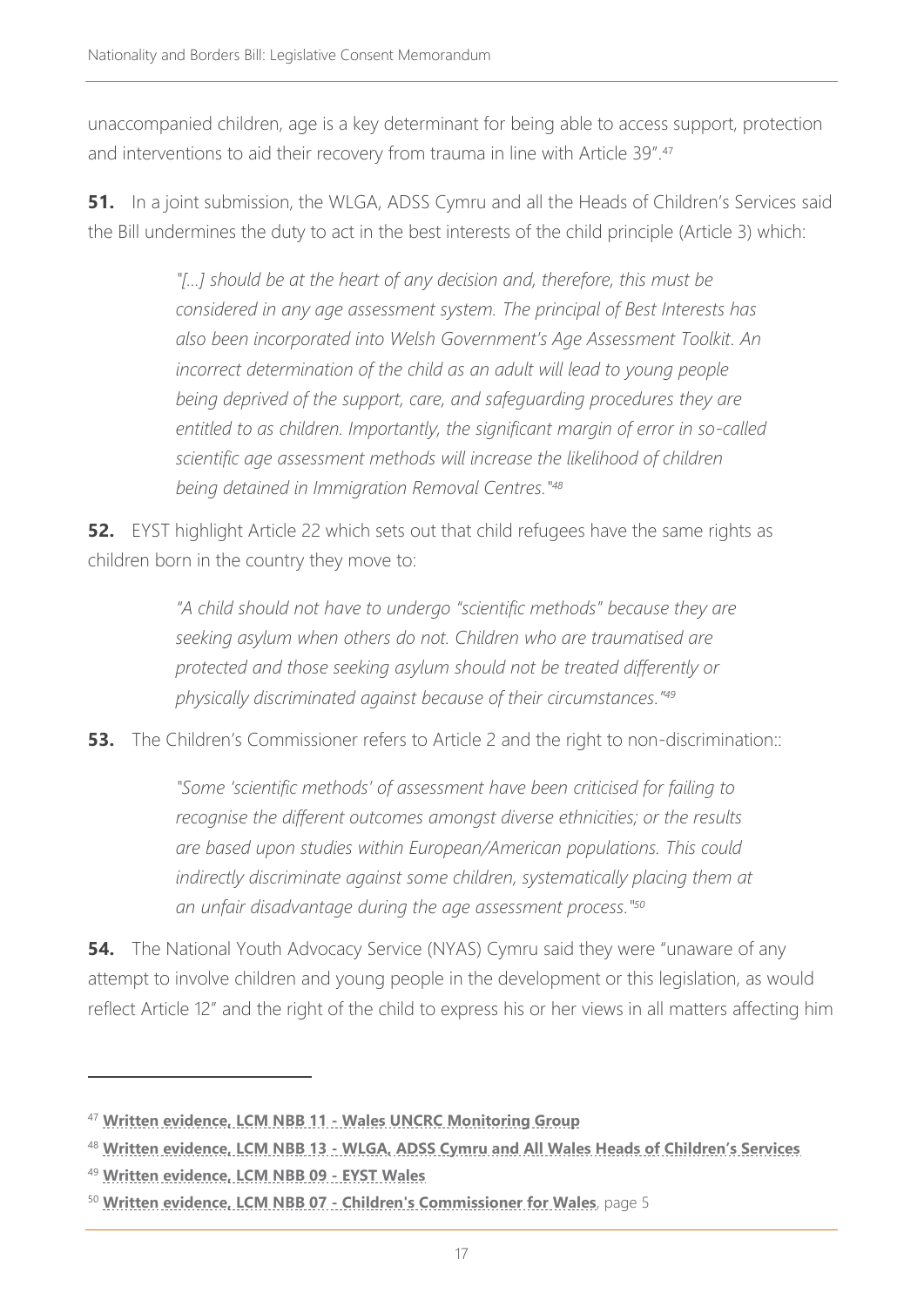or her, and to have those views taken into account "nor to enhance this right within any new processes or structures".<sup>51</sup>

**55.** Other Conventions Rights raised by stakeholders included:

- right to Identity (Articles 1, 7 and 8);
- respect of dignity and right to integrity (Articles 3 and 37);
- rights to life survival and development (Article 6);
- right to identity; (Articles 1, 7 and 8);
- respect of dignity and right to integrity (Articles 3 and 37); and
- and Recovery from trauma and reintegration (Article 39).

**56.** The Welsh NHS Federation<sup>52</sup> and Children in Wales (with and on behalf of the Wales UNCRC Monitoring Group) <sup>53</sup> shared concerns that the UK Government did not appear to carry out a Child Rights Impact Assessment for the Bill. Children in Wales explained that in order to comply with the Rights of Children and Young Persons (Wales) Measure 2011 Welsh Ministers are required to undertake a "a comprehensive Child Rights Impact Assessment (CRIA)". However:

> *"As the UK Government has failed to incorporate the UNCRC into domestic legislation, and as there is no equivalent legislation to that of the Welsh Measure at a Westminster level, ascertaining whether full compliance with the Articles and key principles of the UNCRC, notably non-discrimination (Article 2), best interest (Article 3), protection (Article 19) or participation (Article 12) becomes somewhat more challenging." 54*

**57.** In summing up its opposition to the Bill, Children in Wales (with and on behalf of the Wales UNCRC monitoring group) wrote:

<sup>51</sup> **[Written evidence, LCM NBB 05](https://business.senedd.wales/documents/s122298/LCM%20NBB%2005%20-%20NYAS%20Cymru.pdf) - NYAS Cymru**

<sup>52</sup> **[Written evidence, LCM NBB 10 -](https://business.senedd.wales/documents/s122303/LCM%20NBB%2010%20-%20Welsh%20NHS%20Confederation.pdf) Welsh NHS Confederation**, paragraph 3

<sup>53</sup> **Written evidence, LCM NBB 11 - [Wales UNCRC Monitoring Group](https://business.senedd.wales/documents/s122304/LCM%20NBB%2011%20-%20UNCRC%20Monitoring%20Group.pdf)**

<sup>54</sup> **Written evidence, LCM NBB 11 - [Wales UNCRC Monitoring Group](https://business.senedd.wales/documents/s122304/LCM%20NBB%2011%20-%20UNCRC%20Monitoring%20Group.pdf)**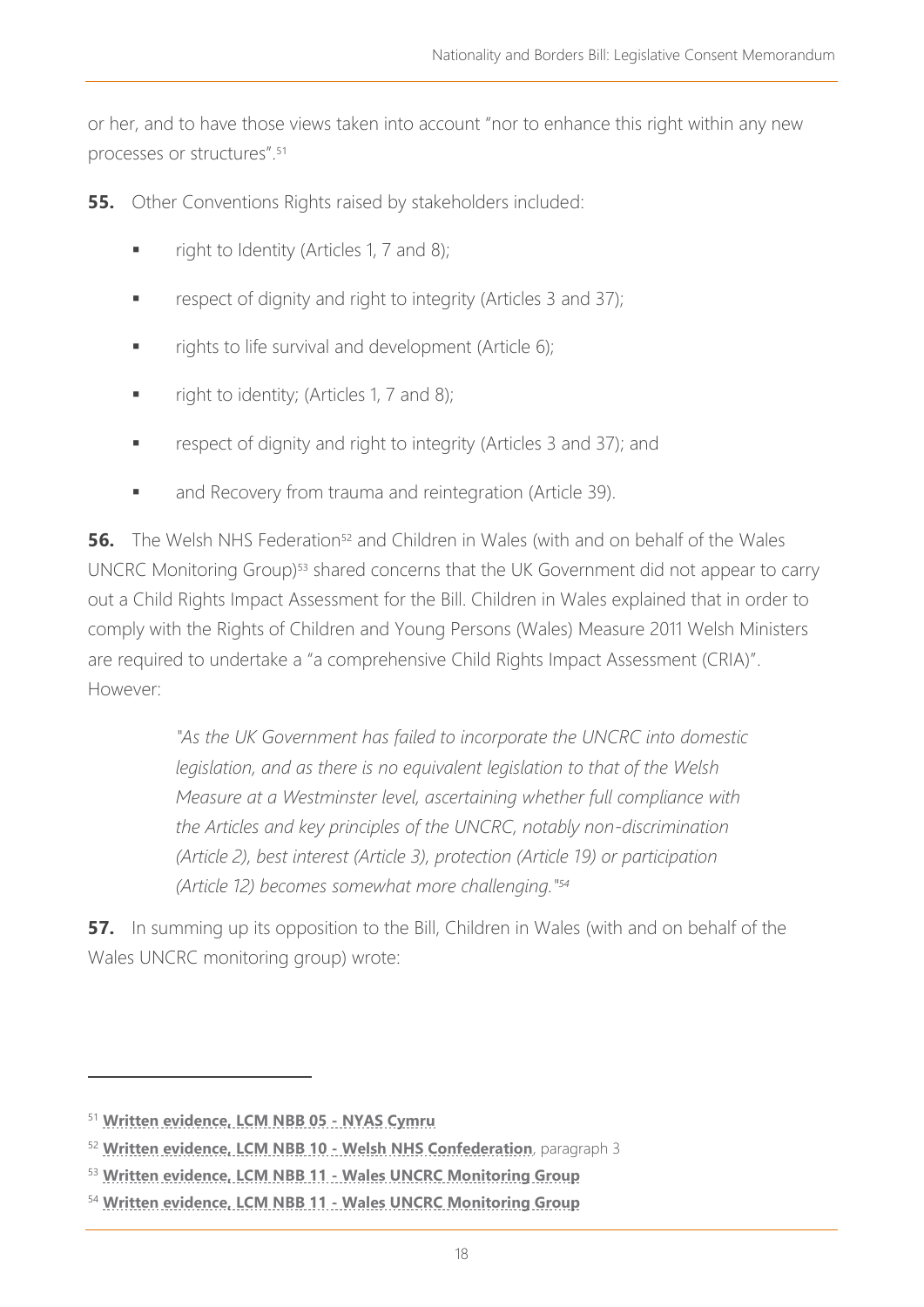*"We would not wish to see any diminution of existing rights and entitlements through any centralisation of the age assessment decision making processes or the use of disputed methods of age assessment practices, which could result in the rights of asylum seeking children, including child victims of*  trafficking and criminal exploitation, being undermined and the best interest *principle compromised." 55*

# **Implications for mental health**

**58.** Many stakeholders shared concerns that the Bill will adversely impact the mental health of a group who already have pre-existing vulnerabilities and complex needs. The Royal College of Psychiatrists Wales said the Bill will adversely impact the mental health of a group who "are already more likely to experience discrimination and face barriers to accessing suitable mental healthcare services in a timely and appropriate manner".<sup>56</sup>

**59.** A number of stakeholders highlighted the potential negative impact of the Bill's provisions on children and young people's mental health. The Children's Commissioner for Wales highlighted a report by The Council of Europe Children's Rights Division which concluded that the invasive nature of some methods used to assess age could cause mental harm.<sup>57</sup> Public Health Wales stated that "young people who have experienced significant trauma including witnessing and experiencing violence, parental separation, severe deprivation, exploitation etc. may also be suffering from mental a [SIC] physical health issues".<sup>58</sup>

**60.** The Royal College of Psychiatrists Wales shared similar concerns and argued that unaccompanied asylum seeking children can require specialist mental health support:

> *"Childhood and adolescence are formative periods of development, which determine longer term mental health outcomes. Children and young people with mental health problems, particularly those separated from their families, are vulnerable and require specialist mental health assessment and support. Asylum seeking young people have high rates of self-harm, and there are*

<sup>55</sup> **Written evidence, LCM NBB 11 - [Wales UNCRC Monitoring Group](https://business.senedd.wales/documents/s122304/LCM%20NBB%2011%20-%20UNCRC%20Monitoring%20Group.pdf)**

<sup>56</sup> **[Written evidence, LCM NBB 01 -](https://business.senedd.wales/documents/s122294/LCM%20NBB%2001%20-%20Royal%20College%20of%20Psychiatrists.pdf) Royal College of Psychiatrists**

<sup>57</sup> Council of Europe Children's Rights Division, '**[Age assessment: Council of Europe member states' policies,](https://rm.coe.int/age-assessment-council-of-europe-member-states-policies-procedures-and/168074b723)  [procedures and practices respectful of children's rights in the context of migration](https://rm.coe.int/age-assessment-council-of-europe-member-states-policies-procedures-and/168074b723)**', September 2017

<sup>58</sup> **[Written evidence, LCM NBB 06 -](https://business.senedd.wales/documents/s122299/LCM%20NBB%2006%20-%20Public%20Health%20Wales.pdf) Public Health Wales**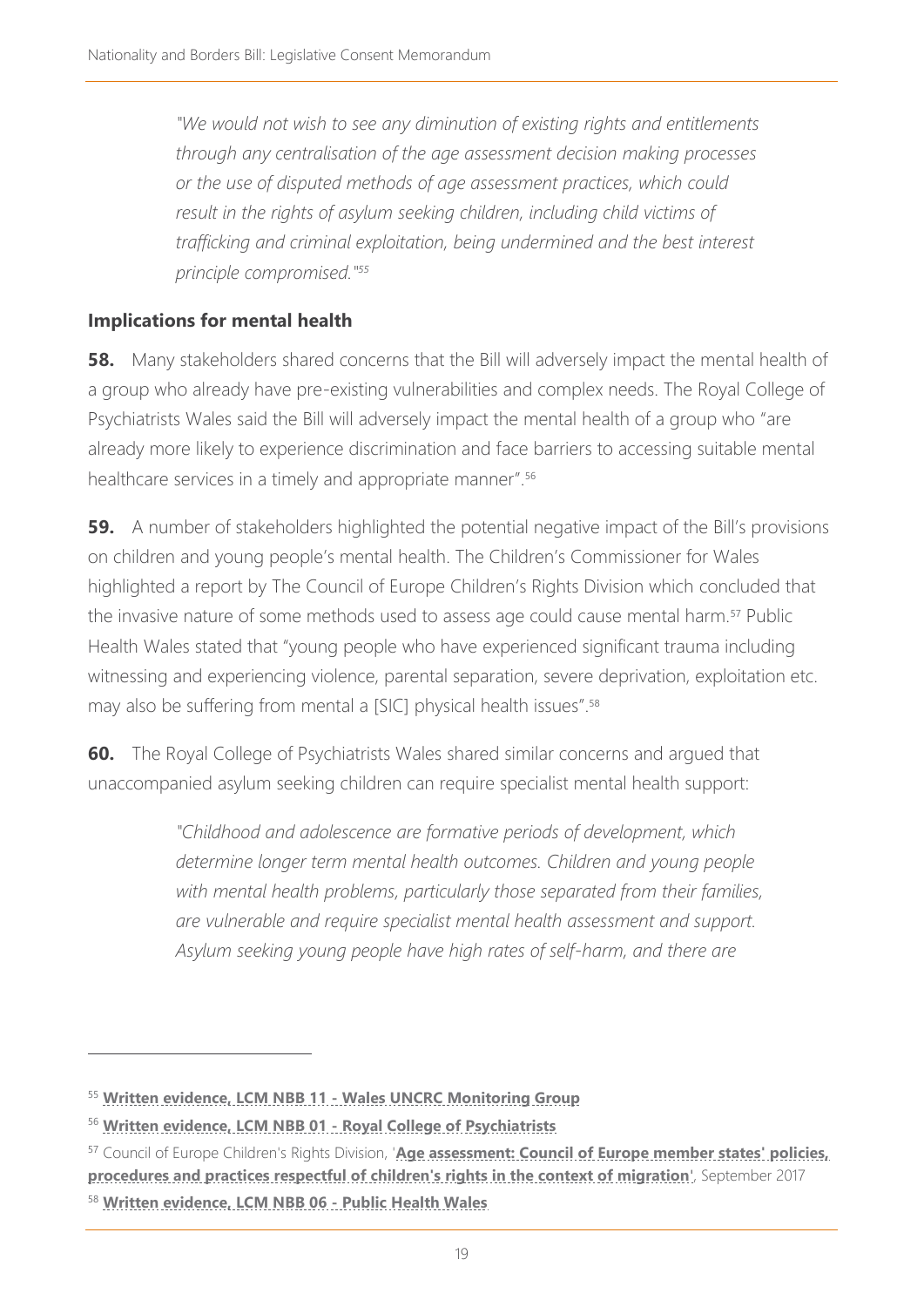*already significant concerns regarding the high numbers of suicides in young people seeking asylum."<sup>59</sup>*

**61.** Several stakeholders were particularly concerned by the lack of clarity about how the mental health and wellbeing of age disputed people would be protected during the age assessment process. The WLGA and EYST both shared concerns about anticipated delays in undertaking the assessments and the negative impact on the mental health and well-being of those waiting for an assessment. In its evidence EYST said:

> *"[…] If the NHS are responsible for aspect of the age assessment then it will impact other services. There are already delays (especially after COVID 19). If the age assessment is in two parts, the interview and the "scientific part" then they may be waiting for the latter for some time. This in turn will create*  longer waits for asylum decisions, impacting mental health."<sup>60</sup>

**62.** The Royal College of Psychiatrists Wales raised safeguarding concerns around children being "treated as adults, being detained, inappropriately supervised, or being accommodated in unsuitable accommodation with adults".<sup>61</sup> In its submission, the BMA stated that the use of asylum accommodation, including institutional accommodation centres have a detrimental impact on physical and mental health and highlights the challenges that face to access appropriate healthcare, particularly for more complex mental and physical conditions. It fears that:

> *"Increasing the uncertainty under which people who have fled violence and trauma live will only increase their psychological distress, with the potential to create or compound underlying physical conditions linked to chronic stress, anxiety and depression."<sup>62</sup>*

**63.** Evidence from the WLGA, ADSS Cymru and all the Wales Heads of Children' Service stress the mental health implications for those unaccompanied minors who receive an incorrect age assessment.

<sup>59</sup> **[Written evidence, LCM NBB 01 -](https://business.senedd.wales/documents/s122294/LCM%20NBB%2001%20-%20Royal%20College%20of%20Psychiatrists.pdf) Royal College of Psychiatrists**

<sup>60</sup> **[Written evidence, LCM NBB 09 -](https://business.senedd.wales/documents/s122302/LCM%20NBB%2009%20-%20EYST%20Wales.pdf) EYST Wales**

<sup>61</sup> **[Written evidence, LCM NBB 01 -](https://business.senedd.wales/documents/s122294/LCM%20NBB%2001%20-%20Royal%20College%20of%20Psychiatrists.pdf) Royal College of Psychiatrists**

<sup>62</sup> **[Written evidence, LCM NBB 02 -](https://business.senedd.wales/documents/s122295/LCM%20NBB%2002%20-%20BMA%20Cymru.pdf) BMA Cymru**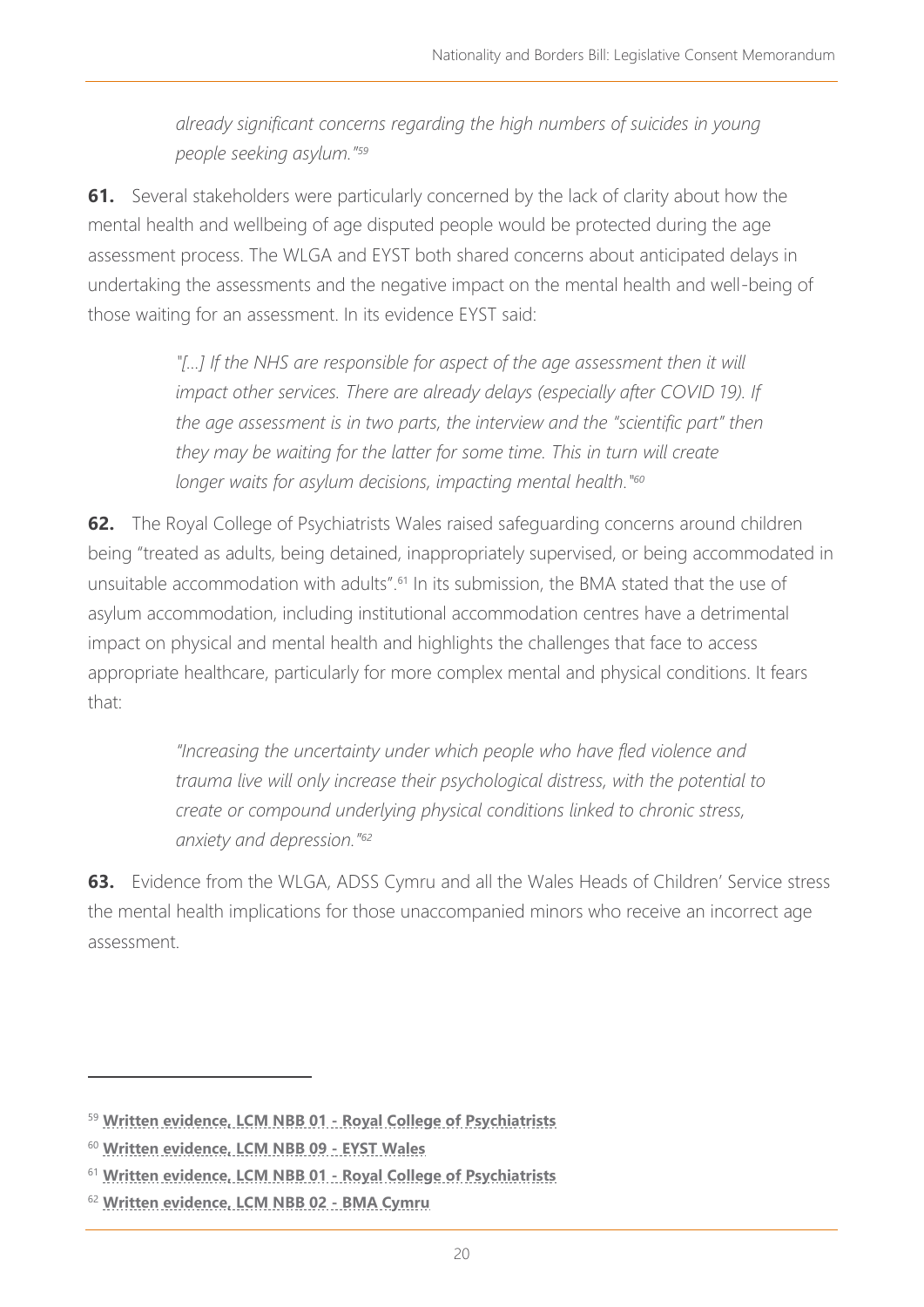# **Part 7 - General**

#### **Summary of clauses**

*Summary of the clauses in Part 7 of the Bill that the Welsh Government believes are within the legislative competence of the Senedd.*

| <b>Clause</b>                                                                                          | <b>Provision</b>                                                                                                                                                                                                                                                                                                                                                                                                                                                                                                                                                                           |
|--------------------------------------------------------------------------------------------------------|--------------------------------------------------------------------------------------------------------------------------------------------------------------------------------------------------------------------------------------------------------------------------------------------------------------------------------------------------------------------------------------------------------------------------------------------------------------------------------------------------------------------------------------------------------------------------------------------|
| <b>Clause 80 (referred to in the</b><br><b>Welsh Government's LCM</b><br>as clause 79, as it then was) | Provides that the Secretary of State may by regulations<br>make such transitional, or temporary provisions as the<br>Secretary of State considers appropriate in relation to the<br>provisions of this Bill coming into effect. Subsections 2 and<br>3 enable the Secretary of State to make regulations making<br>such provision as the Secretary of State considers<br>appropriate in consequence of the Bill. Such provision may<br>amend, repeal or revoke any enactment, including a<br>Measure or Act of the Senedd and any instrument made<br>under a Measure or Act of the Senedd. |

#### **The UK Government position**

**64.** The UK Government does not consider that any clauses in the Bill require the Senedd's legislative consent. See ['The UK Government](#page-5-0) position' in relation to 'Part 4 - [Age assessments'](#page-4-1) above for more information.

#### **The Welsh Government position**

**65.** The Welsh Government states in the LCM that "It is our view that the legislative consent of the Senedd is required for this clause as it impacts the devolved area of social care."<sup>63</sup>

# **Our view**

#### **Whether the Senedd's legislative consent is required**

**66.** Clauses 48-49 and 51-55 in part 4 of the Bill impact the devolved area of social care. In addition, clauses 49, 51, 52 and 55 confer powers on the Secretary of State to make regulations imposing functions on devolved Welsh authorities. Clause 80 in part 7 of the Bill (referred to as clause 79 in the Welsh Government's LCM) impacts the devolved area of social care. We

<sup>63</sup> Welsh Government, '[Legislative Consent Memorandum: Nationality and Borders Bill](https://senedd.wales/media/pbvlwjy5/lcm-ld14719-e.pdf)<sup>'</sup>, December 2021, page 7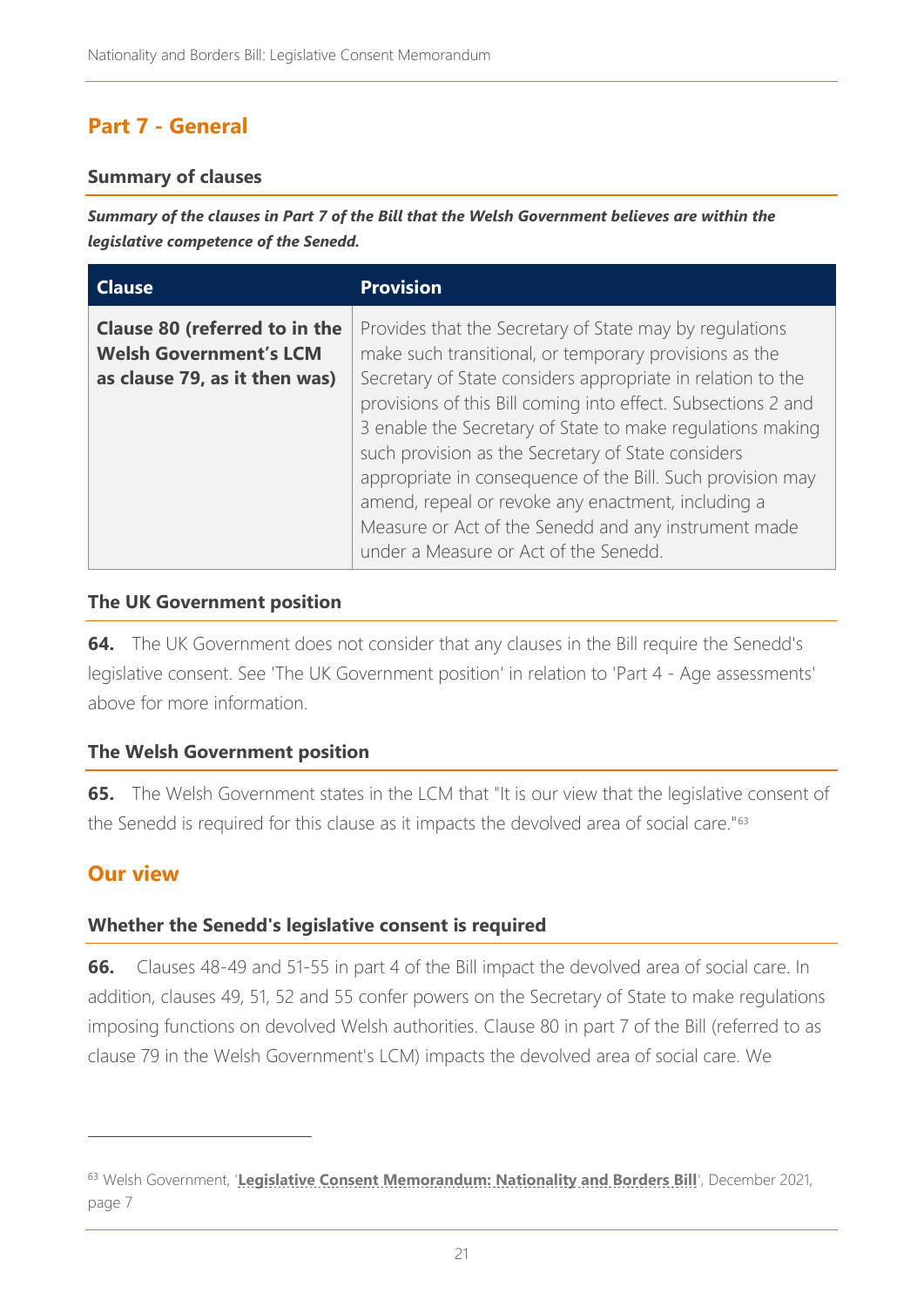therefore agree with the Welsh Government that those clauses require the Senedd's consent. Laura Jones MS and James Evans MS do not agree with this conclusion.

**Conclusion 1.** We agree with the Welsh Government that clauses 48-49 and 51-55 in part 4 and clause 80 in part 7 of the Nationality and Borders Bill require the legislative consent of the Senedd. Laura Jones MS and James Evans MS do not agree with this conclusion.

**67.** We note that the UK Government does not believe that the Nationality and Borders Bill requires legislative consent. However, as set out in Conclusion 1 above, we believe that the Senedd's legislative consent *is* required. We are concerned, therefore, that the UK Government has acted without due regard to section 107(6) of the Government of Wales Act 2006: "that the Parliament of the United Kingdom will not normally legislate with regard to devolved matters without the consent of the Senedd".<sup>64</sup> Laura Jones MS and James Evans MS do not agree with this conclusion.

**Conclusion 2.** We are concerned that the UK Government is acting without due regard to section 107(6) of the Government of Wales Act 2006 by legislating with regard to devolved matters without the consent of the Senedd. Laura Jones MS and James Evans MS do not agree with this conclusion.

# **Policy matters**

**68.** The UK Government intends to set out in regulations which scientific age assessment techniques must be used as part of the age assessment process, so it is unclear at this stage which specific techniques will be used. However, based on information in the UK Government's explanatory notes and the evidence that we have received, we do not support the introduction of any 'scientific' age assessment techniques in Wales. We therefore recommend that the Senedd withholds legislative consent in relation to the Nationality and Borders Bill. Laura Jones MS and James Evans MS do not agree with this recommendation.

**Recommendation 1.** The Senedd should withhold legislative consent in relation to the Nationality and Borders Bill. Laura Jones MS and James Evans MS do not agree with this recommendation.

**69.** At the time of writing, the Nationality and Borders Bill is in the report stage in the House of Lords. There may be few further opportunities for the Welsh Government to seek any changes to the Bill to reflect the concerns of this Committee and/or the Senedd more widely. However,

<sup>&</sup>lt;sup>64</sup> Legislation.gov.uk, ['Government of Wales Act 2006'](https://www.legislation.gov.uk/ukpga/2006/32/contents)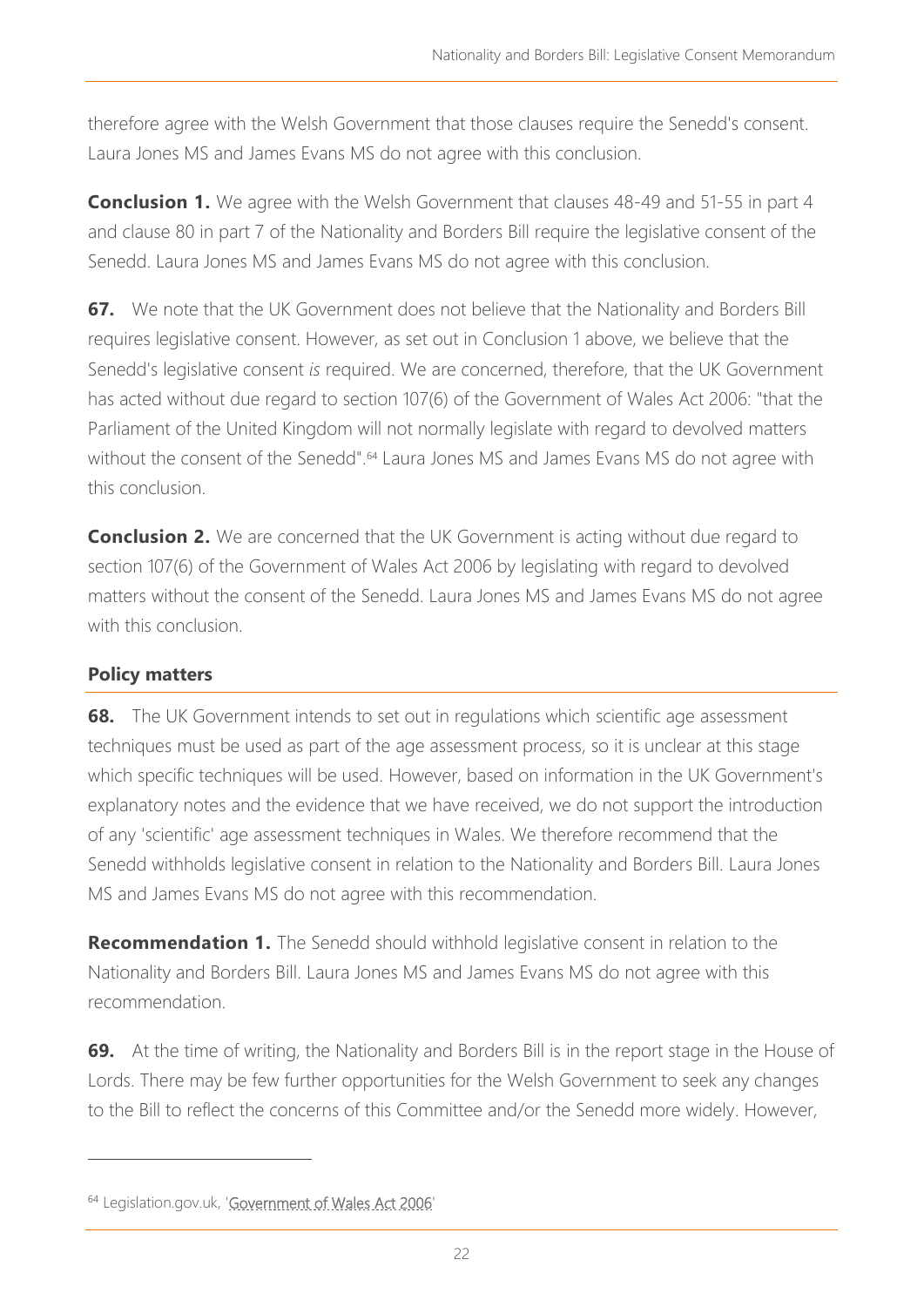the Welsh Government is able to take action to try to influence any regulations that the UK Government makes in future using powers set out in the Bill - specifically in relation to assessing the age of age-disputed asylum seekers. We urge the Welsh Government to do what it can to press the UK Government to ensure that scientific age assessment techniques are not introduced in Wales. Laura Jones MS and James Evans MS do not agree with this recommendation.

**Recommendation 2.** The Welsh Government should press the UK Government to ensure that scientific age assessment techniques are not introduced in Wales. Laura Jones MS and James Evans MS do not agree with this recommendation.

**70.** As the conclusions and recommendations above illustrate, there are different views across the Committee. However, we are united in our view that children's rights must be at the heart of any approach to assessing the age of asylum seekers or migrants.

**Conclusion 3.** Children's rights must be at the heart of any approach taken to assess the age of asylum seekers or migrants.